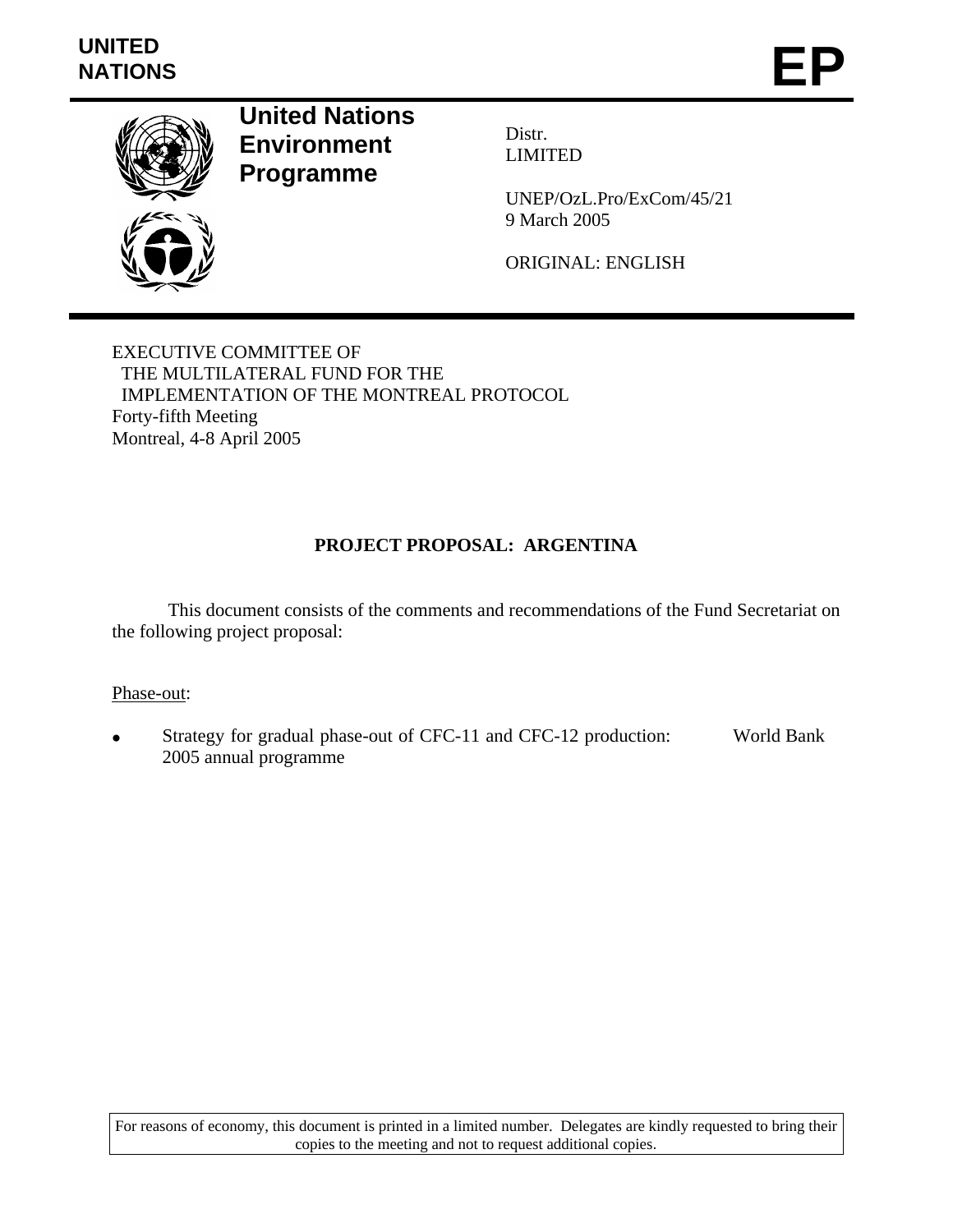### **2005 ANNUAL WORK PROGRAMME AND VERIFICATION OF 2004 CFC PRODUCTION AT FIASA PLANT**

### **Background**

1. The Executive Committee at its  $38<sup>th</sup>$  Meeting in 2002 approved in principle a total of US \$8.3 million for the implementation of the Agreement for the Production Sector in Argentina, and disbursed the first tranche of US \$0.5 million to the project. Subsequently the Executive Committee disbursed the 2003 and 2004 tranches at the 44<sup>th</sup> Meeting after being convinced by the verification that FIASA achieved the CFC production targets for 2002 and 2003 as stipulated in the agreement. The annual CFC production limits and the funding tranches of the agreement are summed up in the following table.

| Year            | 2002  | 2003  | 2004  | 2005  | 2006  | 2007 | 2008 | 2009  | 2010  | Total |
|-----------------|-------|-------|-------|-------|-------|------|------|-------|-------|-------|
| Max, allowable  | 3,020 | 3,020 | 3,020 | 1,647 | 1,647 | 686  | 686  | 686   | $0^*$ |       |
| production      |       |       |       |       |       |      |      |       |       |       |
| (metric tonnes) |       |       |       |       |       |      |      |       |       |       |
| MLF funding \$  | 0.5   | 3.5   |       | 0.3   |       | 0    |      |       |       | 8.3   |
| million         |       |       |       |       |       |      |      |       |       |       |
| Agency fees     | 0.02  | 0.11  | 0.09  | 0.12  | 0.10  | 0.12 | 0.12 | 0.047 |       | 0.727 |
| \$ million      |       |       |       |       |       |      |      |       |       |       |

(\*) save for any CFC production that may be agreed by the Parties to meet essential uses for Argentina

2. The World Bank is requesting at the  $45<sup>th</sup>$  Meeting the release of the 2005 funding tranche of US \$0.3million and the associated support cost of US \$0.12 million. In accordance with the terms of the Agreement, which requests an independent verification of the achievement of the annual production targets prior to releasing the next funding tranche, the World Bank is submitting the verification of CFC production by FIASA in 2004.

3. The submission of the World Bank includes the 2005 work programme and the verification report of the CFC production at FIASA for 2004 (attached).

### **Verification of the 2004 CFC production at Fiasa**

4. The verification was carried out in January 2005 by Mr. Jorge Corona, a consultant from Mexico, who had been the co-chair of TEAP's Solvent Technical Options Committee, but apparently had no direct experience in CFC production. The team also included an accountant from a local accounting firm. The report includes a report by the technical consultant on the physical inspection of the plant and the technology process and status of the plant, and a report from the accountant on the CFC production and the consumption of the feedstock CTC and HF from examining the financial data.

5. The technical report first briefly described the technological process of CFC production at the plant and commented that the plant did not have a system to recover excess CTC, HF and CFC-13 since it was expensive to do so, and as a result vented these chemicals into the atmosphere. The auditor found that there were no flow meters in the plant to track the consumption of feedstock, intermediate products or final products but was told that flow meters would be installed soon. Only approximate daily consumption of feedstock and CFC production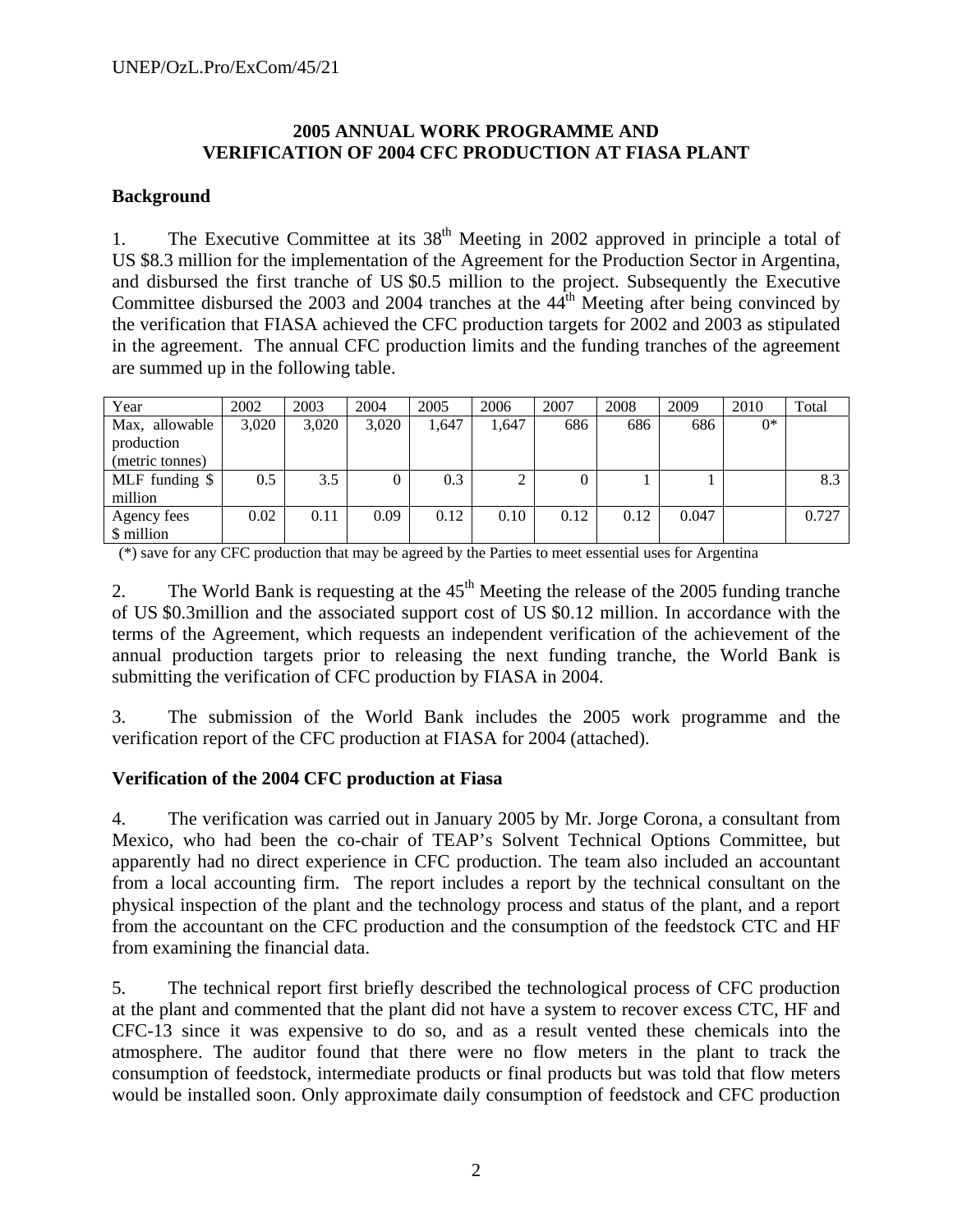could be obtained from weighing the storage tanks and product tanks on scales. He took a number of samples for laboratory testing but said that he could not integrate the hourly in-plant flow data to get an independent data of production. However he felt that the consistent financial data between feedstock consumption and CFC produced was adequate for drawing conclusions.

6. He reported that maintenance was low due to lack of investment in view of the plant's closure in the near future and as a result the plant was experiencing frequent shut-downs. Lower efficiency was also attributable to the ratio of CFC12/CFC11 being significantly changed from the designed 60/40 to 95/5 percent to cater to market demand.

7. The accountant's report first discussed the limitations that she had in conducting the audit. She could not check the data of the closing inventories of the raw materials and final products because these were prepared only on 30 November every year together with the financial statements. She could not access the stamped accounting records, or the journal which is stamped at the Public Registry of Commerce, and found the production daily reports did not correspond to pre-numbered or signed forms.

8. The accountant used monthly summaries and selected June, July, November and December as samples for checking. The examination covered records on feedstock consumption, CFC production, sales and purchases invoices, opening stock of the inventory but not the closing stock since the financial statement would not be available until 30 November every year.

9. The accountant confirmed CFC production on a monthly and yearly basis, and that the cumulative inventory change of CFCs corresponded to annual production and sales data. She also confirmed that cumulative change in the inventory of key raw materials was consistent with CFC production, both overall and per campaign.

10. The verification concluded that FIASA produced 3,015 mt of CFCs in 2004 which was below the target of 3,020 mt set in the agreement. The production was broken down into 112 mt for CFC-11 and 2,904 mt for CFC-12. In 2004 FIASA sold 1,837 mt domestically and 1,378 mt as exports. Its exports went mainly to Brazil, Paraguay, Chile and Egypt.

11. The data collected by the verification team are presented using the format in the guidelines for verifying ODS production phase-out which includes month-by-month production of CFC-11 and CFC-12, number of days of production, consumption ratios of feedstock to CFC and HCFC-22 production, inventory change of feedstock of CTC and HF as a way of validating the CFC production.

## **2005 annual work programme**

12. The 2005 annual work programme starts with a brief account of the results of the 2004 work programme. One of the major achievements in 2004 was the establishment by President Decree No. 1609 of the national licensing system on ODS imports and exports in November 2004. Enforcement of the system is the joint responsibility of the Secretariat of Environment and Customs and will be based on registration of importers and exporters. The grant agreement was signed between the Government and the World Bank and paved the way for implementing the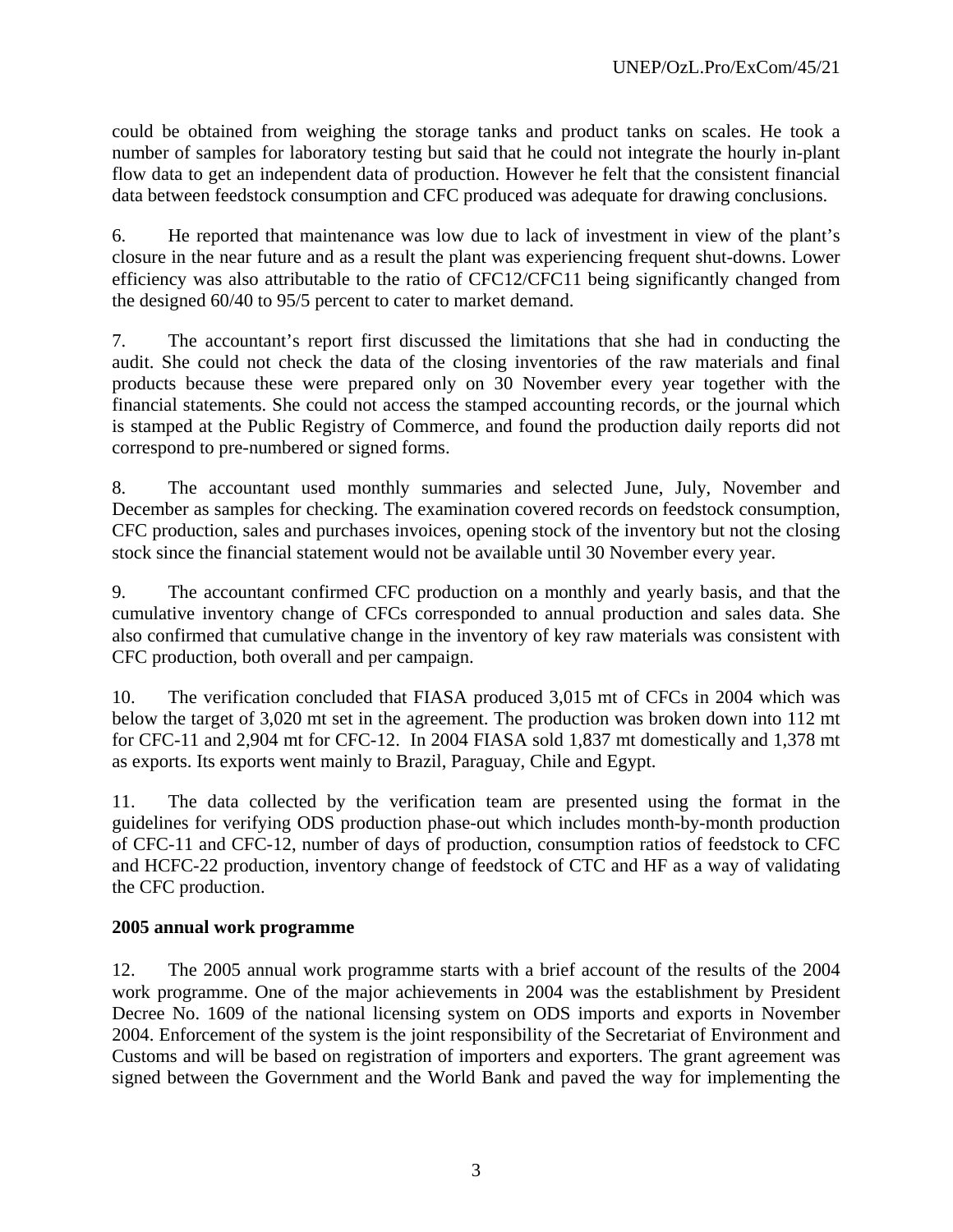sector plan. A study on the market prospects for FIASA and reinforcing the monitoring of CFC production was also undertaken as part of the technical assistance programme.

13. The proposed 2005 work programme includes the target for the CFC production by FIASA, the policy to be enacted by the Government for implementation of the CFC production phase-out plan, and the planned technical assistance activities. The CFC production target for 2005 is 1,647 ODP tonnes, which is 50% of the baseline mandatory under the Montreal Protocol control schedule and is consistent with the target in the sector plan. The Government is ensuring the achievement of the target by instituting the production cap supported legally by National Law No. 24.040/1991, which established controls on the production and sale of ODS. In addition, the Government will introduce from 1 January 2005 the national ODS import and export licensing system, which will set up a registry of ODS importers and exporters and allocate annual quotas to be managed by the Secretariat of Environment and enforced by Customs.

14. The 2005 annual programme planned a number of technical assistance activities to support the sector plan and includes training the government staff to manage the national phase-out plan, developing guidelines for dismantling the equipment at FIASA, exploring alternative business opportunities for FIASA and carrying out public awareness campaigns.

15. For monitoring the implementation of the sector plan, the project implementation unit at the Secretariat of Industry and Commerce (UEPRO) will assign a professional on a part-time basis to visit FIASA to verify the production logs once a month.

16. Of the US \$3.5 million disbursed from the Fund, over US \$1 million was disbursed to FIASA, and a schedule of disbursement of the balance was agreed with the plant. The US \$0.3million from 2005 work programme would be disbursed to the enterprise based on the implementation of the annual plan for CFC production. Annex I has 4 tables with details on the various components of the 2005 programme.

# **Comments of the Secretariat**

17. There were a number of questions regarding the technical part of the audit report. The technical consultant did not describe the procedure he followed in conducting the audit exercise, the sections of the plant he inspected, or the size and kinds of tests he conducted. He commented that the plant did not have flow meters for tracking the consumption of the feedstock or the final products, but did not specify the extent that it affected his audit. He reported he was unable to integrate the hourly in-plant flow data to get an independent data of production and as a result depended on the financial data for the verification exercise. This significantly reduced the effectiveness of his contribution to the audit.

18. The accountant conducted her verification of the financial reports in a more professional manner by discussing the procedure she followed, the size of the sample she used, and the limitations she experienced in carrying out her work. It would have been better if she had discussed the impact of the limitations on her effectiveness in carrying out the audit. She confirmed the consistency from the monthly and yearly aggregate data of the consumption of CTC feedstock and the production of the final products.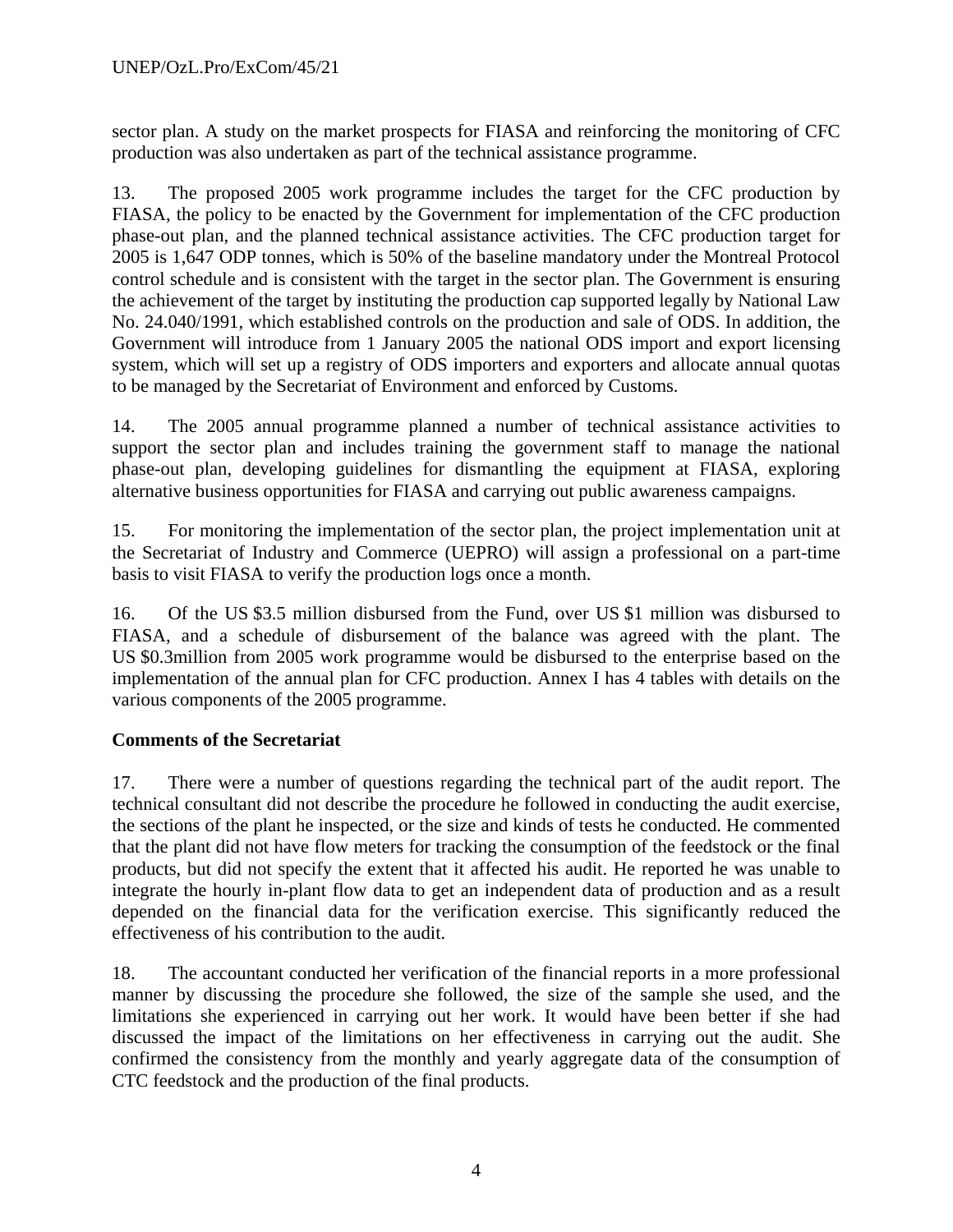19. In Annex II, the reporting format which was approved by the Executive Committee is designed to maintain a history of the verification results from year one for comparison and cross checking however the results of the verification for the years 2002 and 2003 were not included in the tables.

20. The 2005 annual work programme proposes CFC maximum allowable target, which is consistent with that in the agreement, and a number of existing and newly enacted policy measures to facilitate the implementation of the work programme. The programme also plans a number of technical assistant activities in 2005, including exploring future market opportunity for FIASA and developing guidelines for dismantling the plant in the future. As in the previous programmes, there is a system of continuous monitoring of the CFC production in the plant by the Government.

### **Recommendations**

- 1. The Secretariat recommends that the Executive Committee may wish to
	- (a) Request the World Bank to follow in future verifications the guidelines on verifying the ODS production phase-out adopted by the Executive Committee, ensure the necessary expertise of the verification team, and achieve consistency in the verifications in countries where it is implementing ODS production phase-out plans; and
	- (b) Approve the 2005 annual work programme at the level of US \$0.3 million and the associated support cost of US \$0.12 million for the World Bank, in light of the results of the verification, in particular the financial audit that the CFC production at FIASA in 2004 was 3,015 mt, which was below the target of 3,020 mt set in the agreement.

-----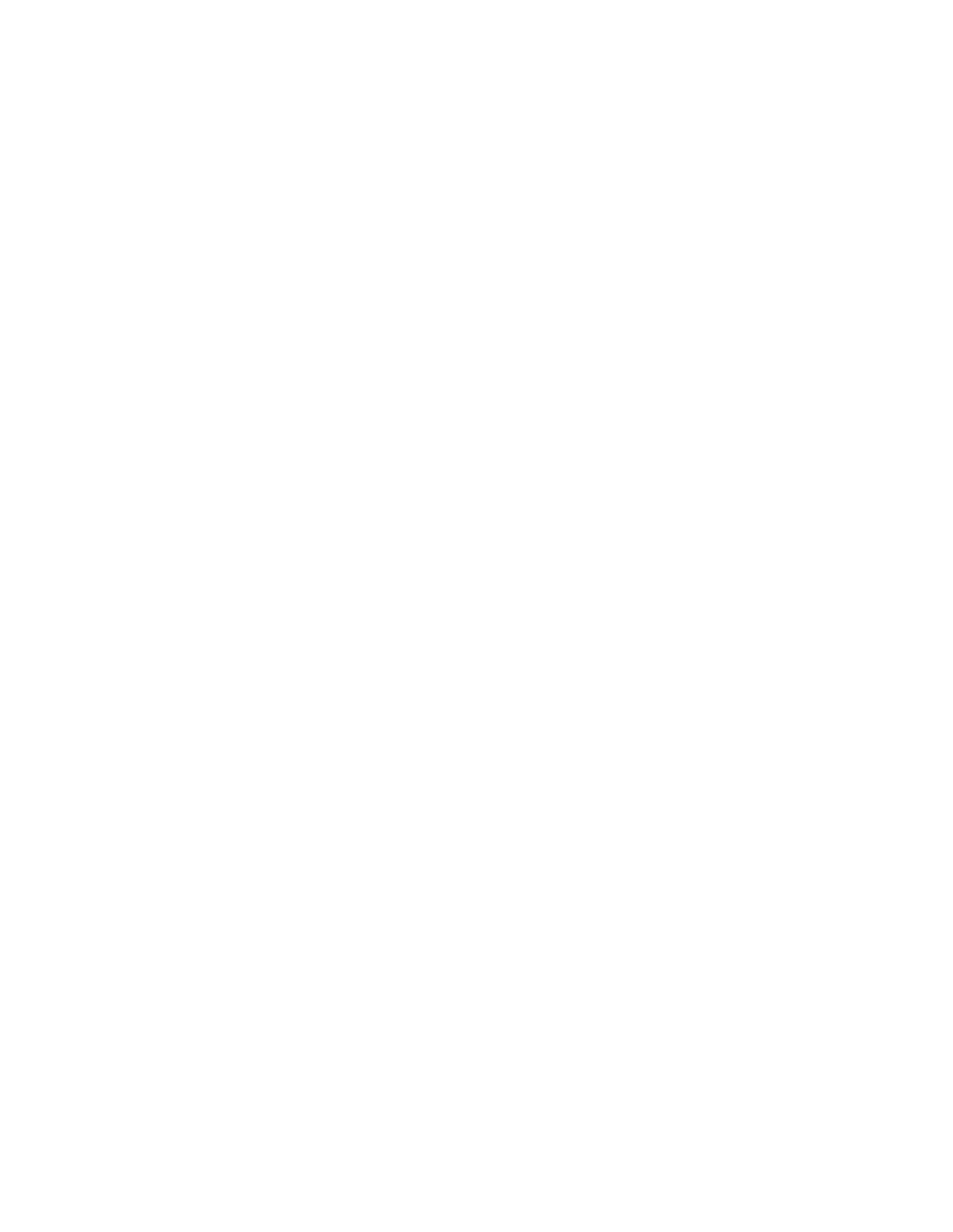# **STRATEGY FOR GRADUAL PHASEOUT OF CFC-11 & CFC-12 PRODUCTION IN ARGENTINA**

# **2005 ANNUAL PROGRAM**

OPROZ / UEPRO AND

THE WORLD BANK

**January 2005**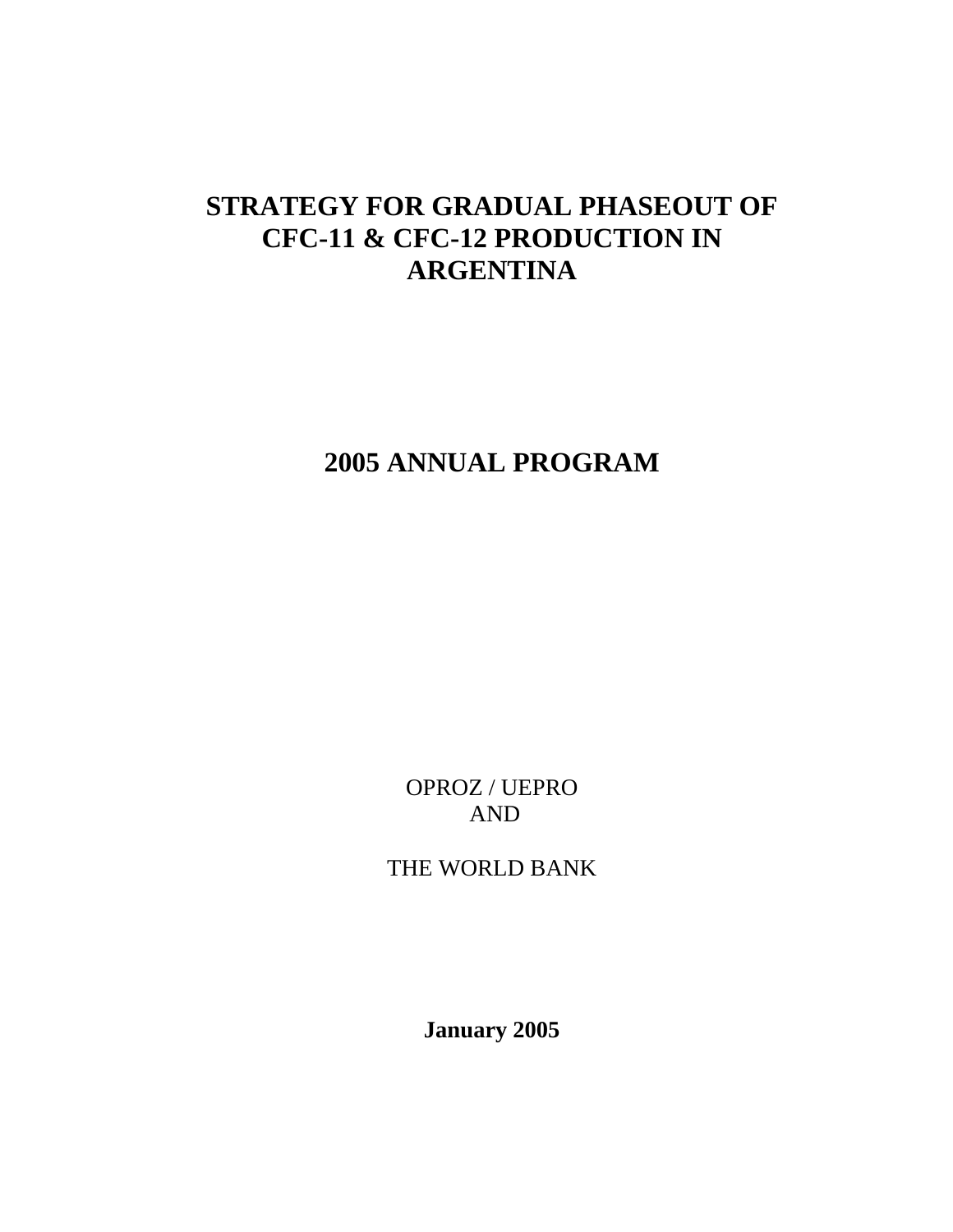## **1. DATA**

| Country                                                                             | Argentina                                                         |                |                  |  |  |
|-------------------------------------------------------------------------------------|-------------------------------------------------------------------|----------------|------------------|--|--|
| <b>Year of plan</b>                                                                 | 2005                                                              |                |                  |  |  |
| No. of years completed                                                              | $\overline{2}$                                                    |                |                  |  |  |
| No. of years remaining under the plan                                               | 6                                                                 |                |                  |  |  |
| Total ODS to be phaseout through the                                                | $CFC - 11 + CFC - 12 : 3,020$                                     |                |                  |  |  |
| <b>Strategy for Gradual Phaseout of CFC -11</b><br>& CFC-12 Production in Argentina |                                                                   |                |                  |  |  |
|                                                                                     | ODS 3:                                                            |                |                  |  |  |
|                                                                                     | ODS 4:                                                            |                |                  |  |  |
| <b>ODS</b> Production for the                                                       | Target<br>Actual                                                  |                |                  |  |  |
| Previous year (MT)                                                                  | <b>CFC</b><br>3,020<br>3,016<br>11/12                             |                |                  |  |  |
| CFC production independently verified                                               | Yes                                                               |                |                  |  |  |
| <b>Target ODS Consumption for the year of</b><br>the plan (MT)                      | CFC 11/12: 1,647 MT                                               |                |                  |  |  |
| <b>Total MLF funding approved for the Plan</b>                                      | US\$ 8.3 Million                                                  |                |                  |  |  |
| <b>Total funds released so far</b>                                                  |                                                                   |                |                  |  |  |
|                                                                                     | Funding<br>Disbursed $(*)$                                        |                |                  |  |  |
| <b>Total funding disbursed on annual plans</b>                                      | Year<br>2002                                                      | 500,000        | 53,548.00        |  |  |
|                                                                                     | Year<br>2003                                                      | 3,500,000      | 1,012,000.00     |  |  |
|                                                                                     | Year<br>2004                                                      | $\overline{0}$ | $\boldsymbol{0}$ |  |  |
|                                                                                     | Year<br>2005                                                      | 300,000        | $\Omega$         |  |  |
|                                                                                     | 4,300,000<br>Total<br>1,065,548.00<br>released                    |                |                  |  |  |
| Level of funding requested for this AP                                              | US\$ 300,000                                                      |                |                  |  |  |
| <b>Support costs</b>                                                                | <b>US\$ 120,000</b>                                               |                |                  |  |  |
| Lead implementing agency                                                            | The World Bank                                                    |                |                  |  |  |
| Co-operating agency (ies)                                                           | <b>UEPRO</b>                                                      |                |                  |  |  |
|                                                                                     | OPROZ (Secretariat of Environment and<br>Sustainable Development) |                |                  |  |  |

(\*) Disbursements have recently started after the signature, in November 2004, of the Sub Grant Agreement between the Government of Argentina (GOA) and FIASA.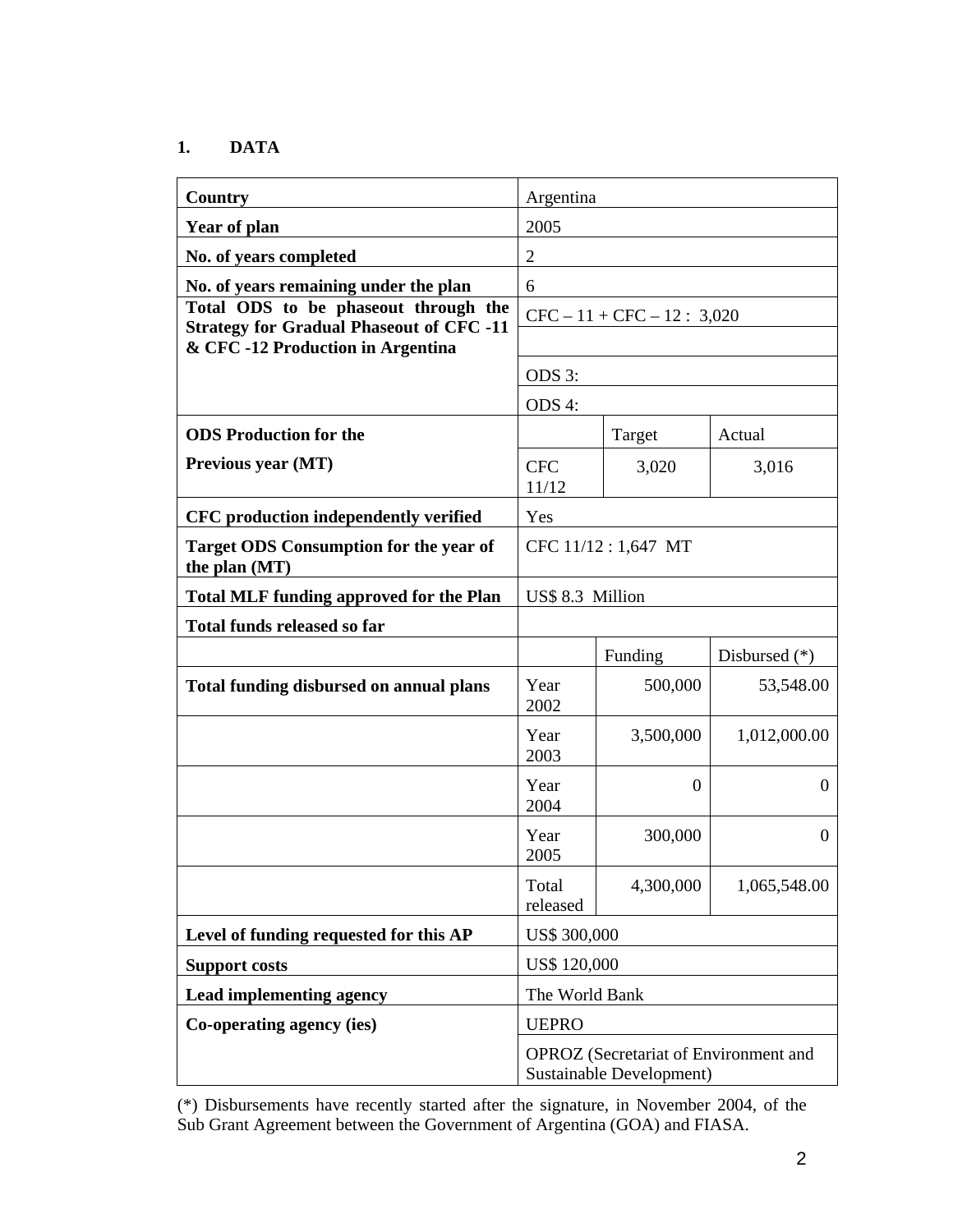### **A: INTRODUCTION**

#### **Provide a brief general overview on the status of the implementation of the NOPP/SOPP and recent progress, new initiative, achievements etc.**

1 In compliance with the Montreal Protocol, the Government of Argentina (GOA) should fulfill the obligations on phasing-out CFC-11&12 production by 2010. The CFC Production Phase-out Plan for Argentina was approved at the 38th meeting of the Executive Committee (ExCom) of the Multilateral Fund for the implementation of the Montreal Protocol and involves a sole production facility at Frio Industrias Argentinas S.A. (FIASA). The table below summarizes the phase out schedule as per the Agreement between the ExCom and the Government of Argentina (GOA):

| Year         |                         | CFC-11 and CFC-12       |                    | <b>MLF</b> funding<br>(in Mill USD) |
|--------------|-------------------------|-------------------------|--------------------|-------------------------------------|
|              | <b>Target</b>           | <b>Actual</b>           | Project<br>funding | <b>Support</b><br>costs             |
| 2002         | 3,020                   | 3,015                   | 0.5                | 0.02                                |
| 2003         | 3,020                   | 3,018                   | 3.5                | 0.11                                |
| 2004         | 3,020                   | 3,016                   | $\boldsymbol{0}$   | 0.09                                |
| 2005         | 1,647                   |                         | 0.3                | 0.12                                |
| 2006         | 1,647                   |                         | 2.0                | 0.10                                |
| 2007         | 686                     |                         | $\bf{0}$           | 0.12                                |
| 2008         | 686                     |                         | 1.0                | 0.12                                |
| 2009         | 686                     |                         | 1.0                | 0.047                               |
| 2010         | $\bf{0}$                |                         | $\bf{0}$           | $\bf{0}$                            |
| <b>Total</b> | 3,020<br>(Total impact) | 3,020<br>(Total impact) | 8.30               | 0.727                               |

**Table1: Phase-out schedule as per the Agreement with ExCom:** 

(\*) save for any CFC production that may be agreed by the Parties to meet essential uses for Argentina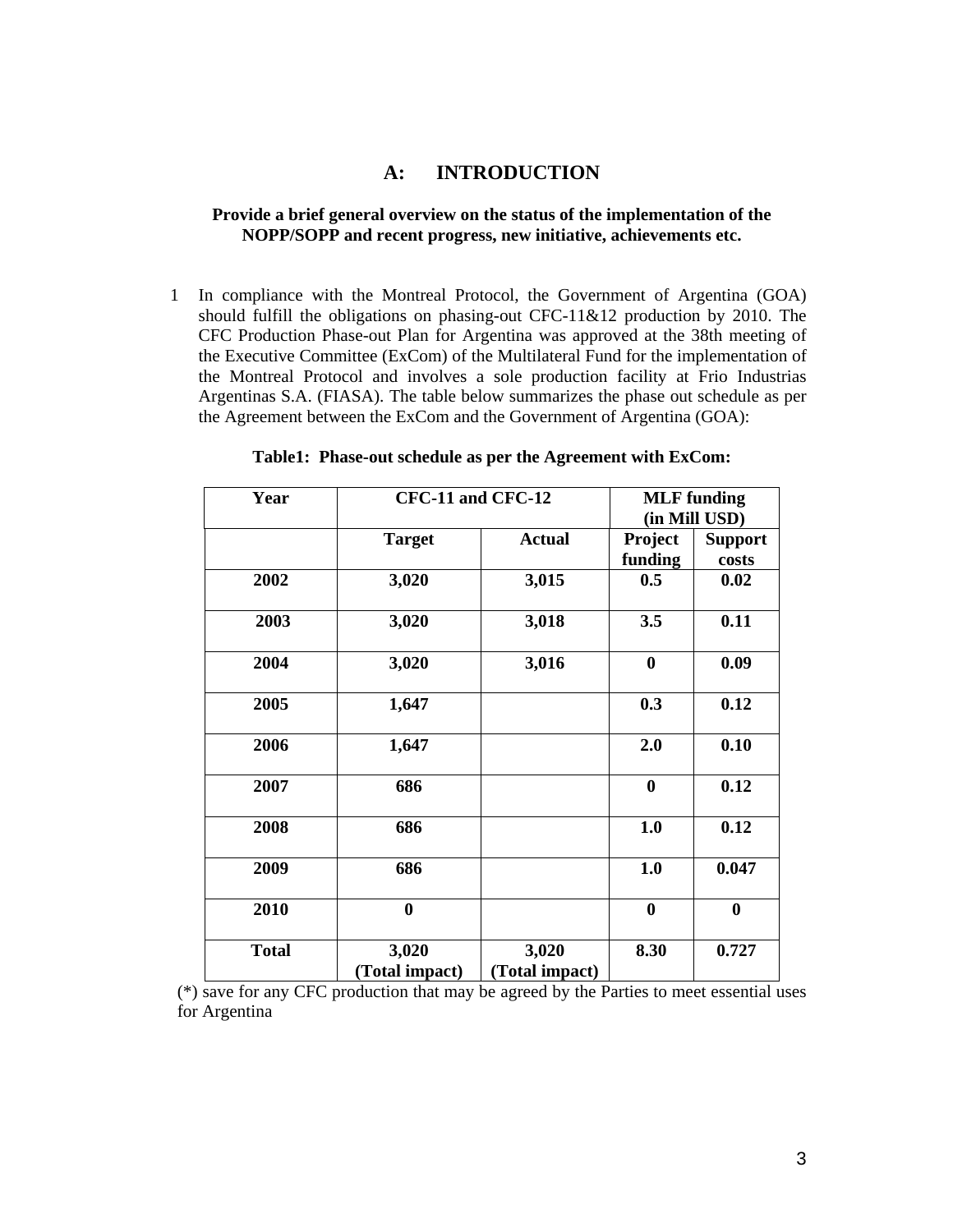- 2 Along with the Annual Plan, the World Bank has submitted the findings of the independent external audit for the 2004 CFC production at FIASA. This report, includes information to support the accomplishment of the proposed maximum production targets in this period.
- 3 Measures required by the GOA and FIASA during the review of the Annual Plan 2004 were comprehensively addressed by the company.
- 4 The Sub-grant Agreement (SGA) between the GOA and FIASA was signed in November 26 , 2004.
- 5 Argentina will reduce its maximum CFC production level as agreed for 2005 to 1,647 MT, and will maintain this production level until 2006.

## **B: 2005 ANNUAL PROGRAM**

## **1. ACTIVITIES IMPLEMENTED FROM THE 2004 ANNUAL PROGRAM**

The government of Argentina implemented several activities related to the implementation of the 2004 annual program, the list of activities were as follows:

Research for Market prospects: A comprehensive study on the conditions of the market for FIASA was funded. This studied allowed FIASA to identified areas were its activities could be diversified. This study also supported GOA in identifying sources of CFC alternatives through the implementation of an alternative production project.

Equipment purchase: The Government of Argentina, procured equipment for UEPRO in order to facility monitoring activities related to the production of CFC at FIASA during 2004 and in future years.

Facilitating monitoring capabilities and compliance with the agreement between Argentina and the Executive Committee of the MLF: This activity is under implementation and aims at controlling in a more effective way the handling of raw material as well as the production of CFC at FIASA. The proposed monitoring system has supported the Government of Argentina to production levels as agreed on the 2003 agreement.

Disbursements: The GOA, requested about 30% of the approved compensation funds in 2004. The balance is expected to be disbursed during 2005.

Facilitating monitoring capabilities and compliance with the agreement between Argentina and the Executive Committee of the MLF: This component was partially implemented by UEPRO. Three monitoring activities were implemented during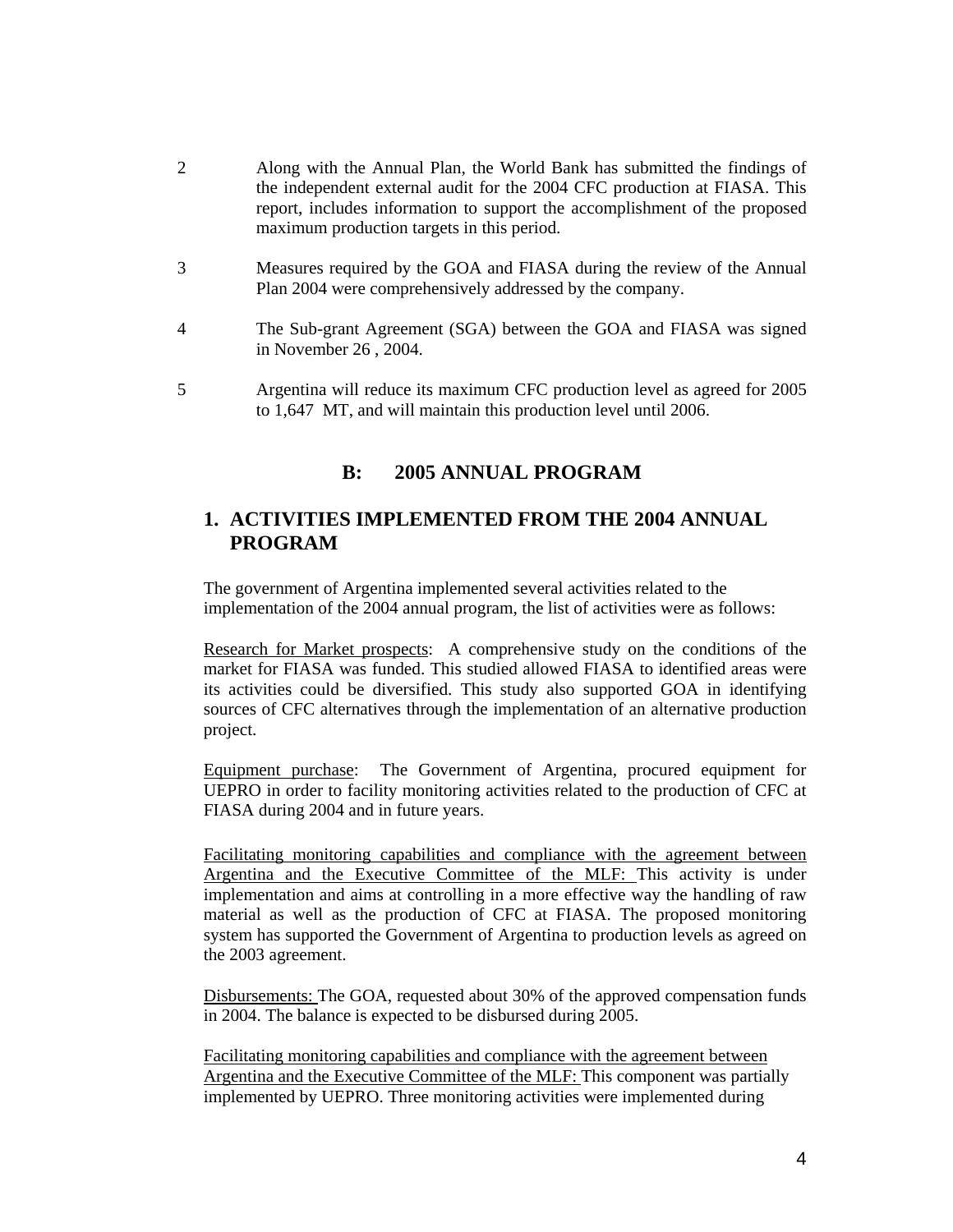2004, in order to verify FIASA'a compliance with the 2004 CFC Production agreed caps.

### 2. **Programs expected to be implemented during Annual Plan 2005**

In accordance with the results from audit report attached to this AP, the GOA has complied with the maximum production levels for the 2004. OPROZ though UEPRO has continued with its monitoring activities using its enhanced systems to support this compliance

The phase-out plan under implementation includes the following activities:

- (a) Phasing out CFC production by 2010;
- (b) Dismantling FIASA's CFC production agreed equipment;
- (c) Monitoring achievement of each year's production under the maximum cap agreed with ExCom
- (d) Implementation of policy measures and technical assistance activities to support the plan in a sustainable permanent manner

For 2005, the following activities are expected to take place:

## **2.1Policies, regulations etc. and governmental actions and initiatives**

- (e) Import / Export licensing System: The National ODS licensing system was established in November 19, by the Presidential decree No. 1609 of November 17, 2004 and is being enforced since January 1, 2005. The system is based on a national registry of ODS importers and exporters and will be located, administrated by the Secretariat of Environment and enforced by the Customs, Quotas will be allocated based on historic import/export volumes, following ODS consumption restrictions established by the Montreal Protocol.
- (f) Annual Production caps: Argentina have been in compliance with the Montreal Protocol phased-out schedules for 2004, and has been enforced by the Secretariat of Environment. Legally, the controls are supported by the National Law No. 24.040 /1991 which establishes controls to the production and commercialization of ODS.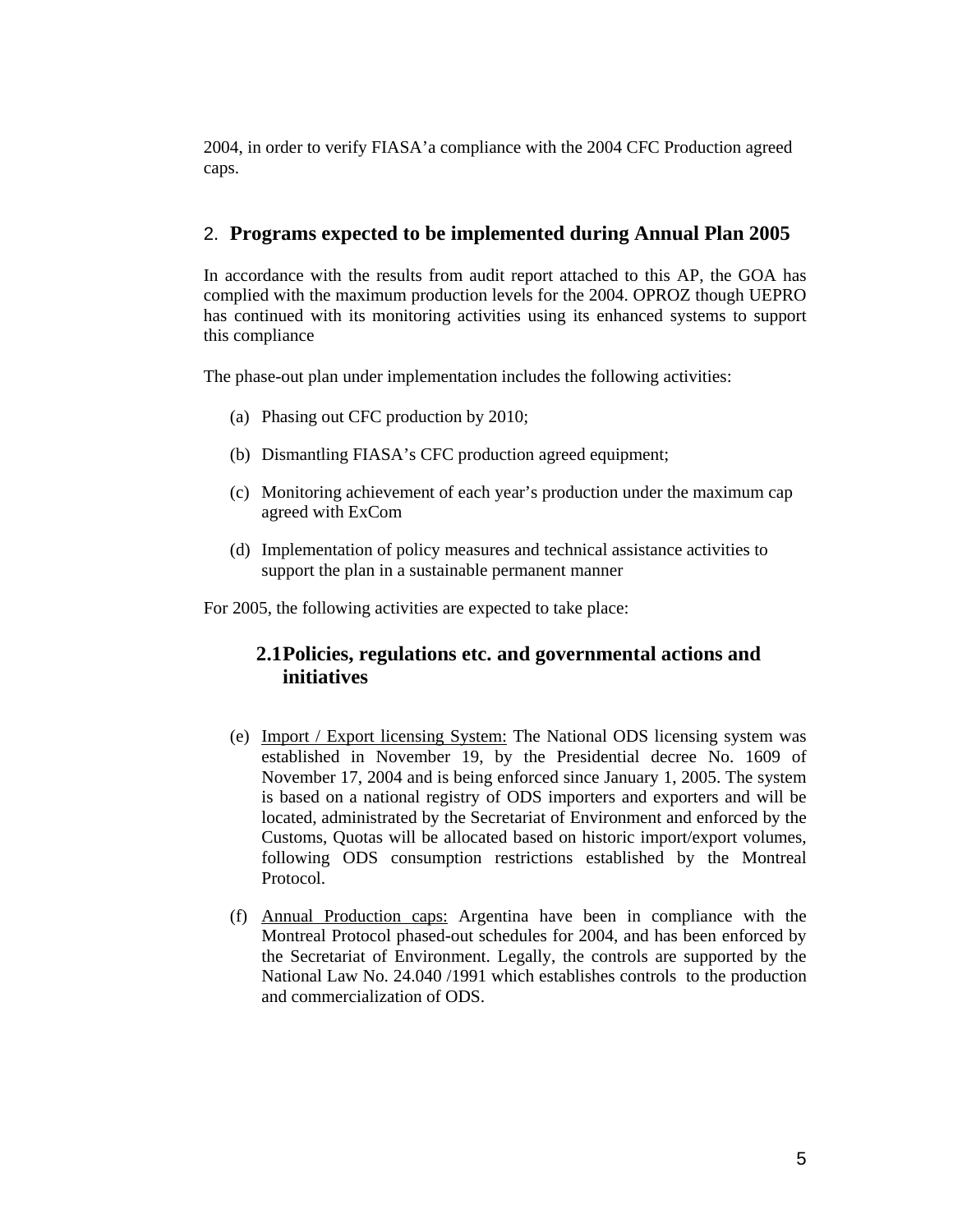## **2.2 Technical assistance activities for 2005**

The technical assistance component (\$500,000) will be implemented throughout the project implementation (up to 2010). The following activities will be implemented during 2005:

- ¾ *Supporting the GOA to strengthen technical capacity of local staff*: This will include training of GOA staff, plus workshops for various participants in the phase-out program, including training in reclamation and re-cycling;
- ¾ *Public Awareness campaign:* This activity will support the ozone protection communication strategy prepared by OPROZ, and is linked to other activities currently being implemented by OPROZ;
- ¾ *Develop environmental guidelines for dismantling of the FIASA agreed equipment :* A set of environmental guidelines to address environmental friendly activities regarding the plant dismantling will be developed by the government of Argentina.
- ¾ *Develop a legal framework to address work compensation schedules for the closing enterprise*: As the project includes labor compensation of the employees lay off of their duty by the closure of the enterprise, a legal framework and estimations of the amount of the compensation will be develop.
- ¾ *Technical assistant to FIASA*: This component aims at supporting FIASA to implement substitute production in Argentina outlined in the technical proposals approved by the ExCom.

The terms of reference and work schedule will be agreed with World Bank prior to initiating work.

# **2.3 Project Management Unit**

The existing project coordination unit established at UEPRO will continue its activities. However, UEPRO will allocate on a part-time basis one professional staff position for maintaining technical, financial and statistical records to manage this phase-out program. The consultant will visit the plant on a regular basis, at least once every four weeks, to verify production logs.

## **2.4. Compensation to FIASA**

The US\$3.5 Million was approved to be disbursed to the enterprise in 2004. A total of U\$ 1,012,000 has been disbursed to the enterprise and an schedule to disbursed the remaining funds from the U\$ 3.5 million has been agreed with the company. There are several tranches under the ExCom agreement which will be disbursed accordingly.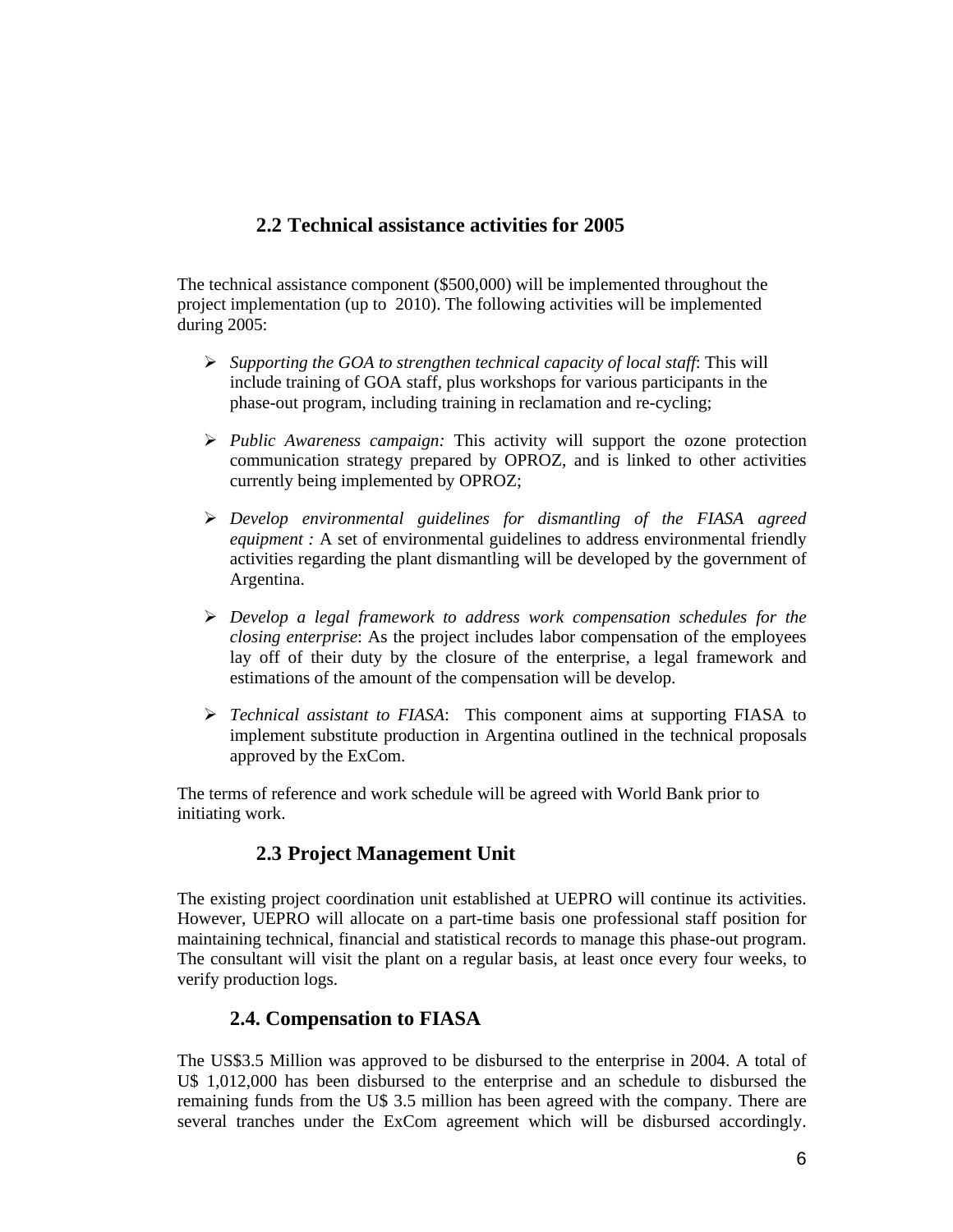Additional \$500,000 approved by the Executive Committee for the Implementation of the Montreal Protocol are being used in Technical Assistance for the Government as detailed above.

For this Annual Plan 2005, a request of 300,000 is being made according to the Agreement between the GOA and the ExCom. These resources will be disbursed based on the accomplishments by FIASA of the 2004 CFC production caps of the same agreements. These accomplishments were certified by an independent team of auditors, of which its report is annex to this plan.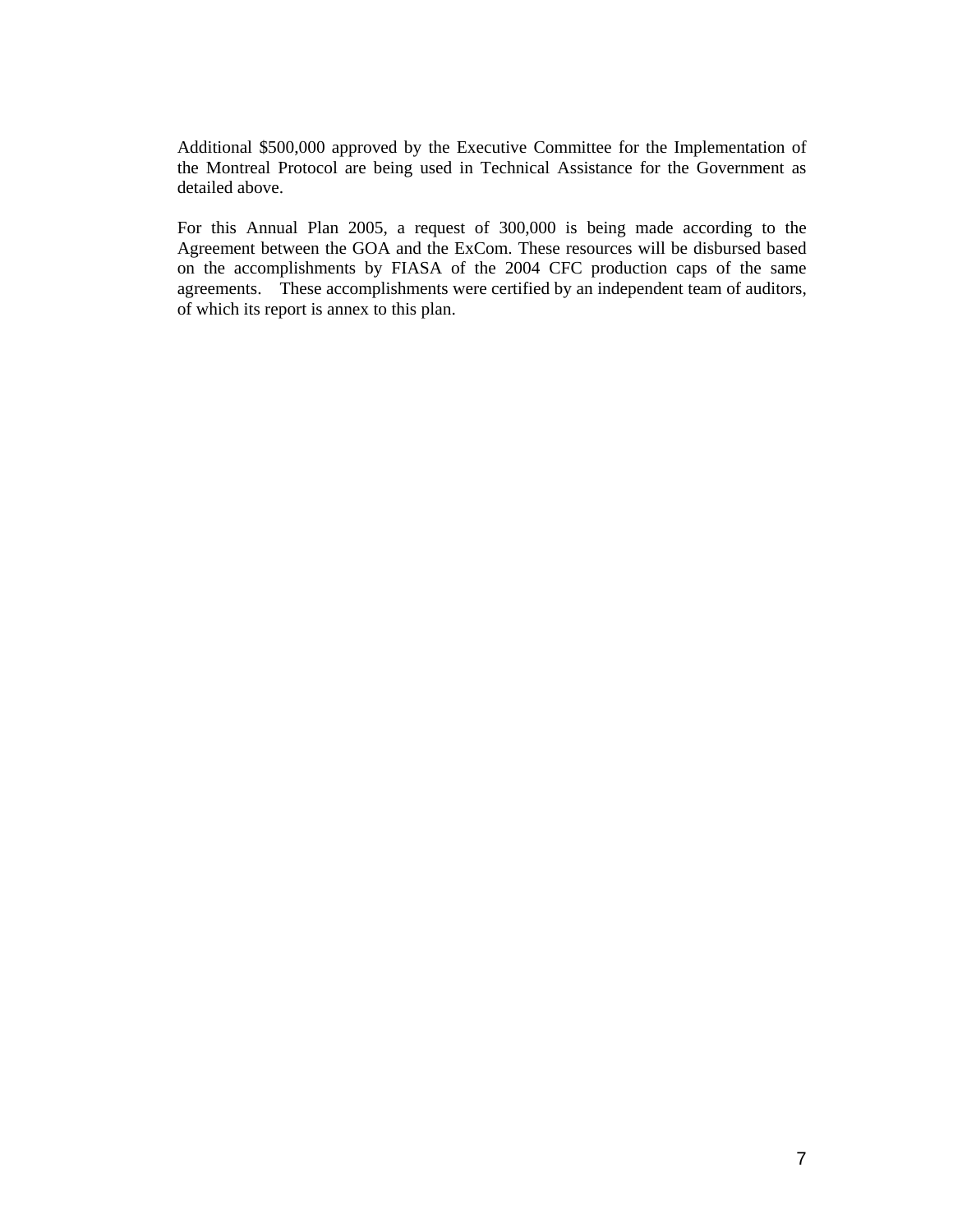# **ANNEX 1 PROPOSED ACTIVITIES IN THE 2005 ANNUAL PROGRAM**

# **TABLE 1A: POLICIES AND REGULATIONS**

| <b>Proposed</b>   | <b>Estimate</b> | Ministry/Agency | <b>Planned date of</b> |
|-------------------|-----------------|-----------------|------------------------|
| policy/regulation | costs           | to be in charge | effectiveness          |
| Import / Export   |                 | Secretariat of  | Done                   |
| licensing system  |                 | Environment and |                        |
|                   |                 | Sustainable     |                        |
|                   |                 | Development     |                        |
| Production caps   |                 | OPROZ/          | Accomplished/          |
|                   |                 | <b>UEPRO</b>    | Continuing as of       |
|                   |                 |                 | 2005                   |

# **TABLE 1B TECHNICAL ASSISTANCE ACTIVITIES AND TRAINING ACTIVITIES**

| <b>Name of TA/Training activity</b>                 | <b>Estimated</b> | <b>Duration</b> |
|-----------------------------------------------------|------------------|-----------------|
|                                                     | costs            |                 |
| Supporting the GOA to strength technical capacity   | 10,000           | 1 Year          |
| of local staff;                                     |                  |                 |
| <b>Public Awareness</b>                             | 20,000           | 1 Year          |
| Develop environmental guidelines for dismantling    | 15,000           | 1 Year          |
| of the FIASA's agreed equipment                     |                  |                 |
| Develop a legal framework to address work           | 10,000           |                 |
| compensation schedules for the closing enterprise   |                  |                 |
| Facilitating monitoring capabilities and compliance | 45,000           | 1 Year          |
| with the agreement between Argentina and the        |                  |                 |
| Executive Committee of the MLF.                     |                  |                 |
| Technical assistance for alternatives to CFC        | 100,000          | 1 Year          |

# **TABLE 1C: PROJECT MANAGEMENT UNIT**

| <b>Name of activity</b>           | <b>Estimated costs</b> | <b>Duration</b> |
|-----------------------------------|------------------------|-----------------|
| One professional staff part-time; | 8,000                  | 1 Year          |

# **TABLE 1D: COMPENSATION TO FIASA**

| Name of activity            | <b>Estimated costs</b> | <b>Duration</b> |  |
|-----------------------------|------------------------|-----------------|--|
| Signature of SGA with FIASA | 300,000                | 2005            |  |

(\*) The total amount of the Sub Grant Agreement is \$7.8 Million and will be disbursed in tranches according to the Agreement between the ExCom and the GOA.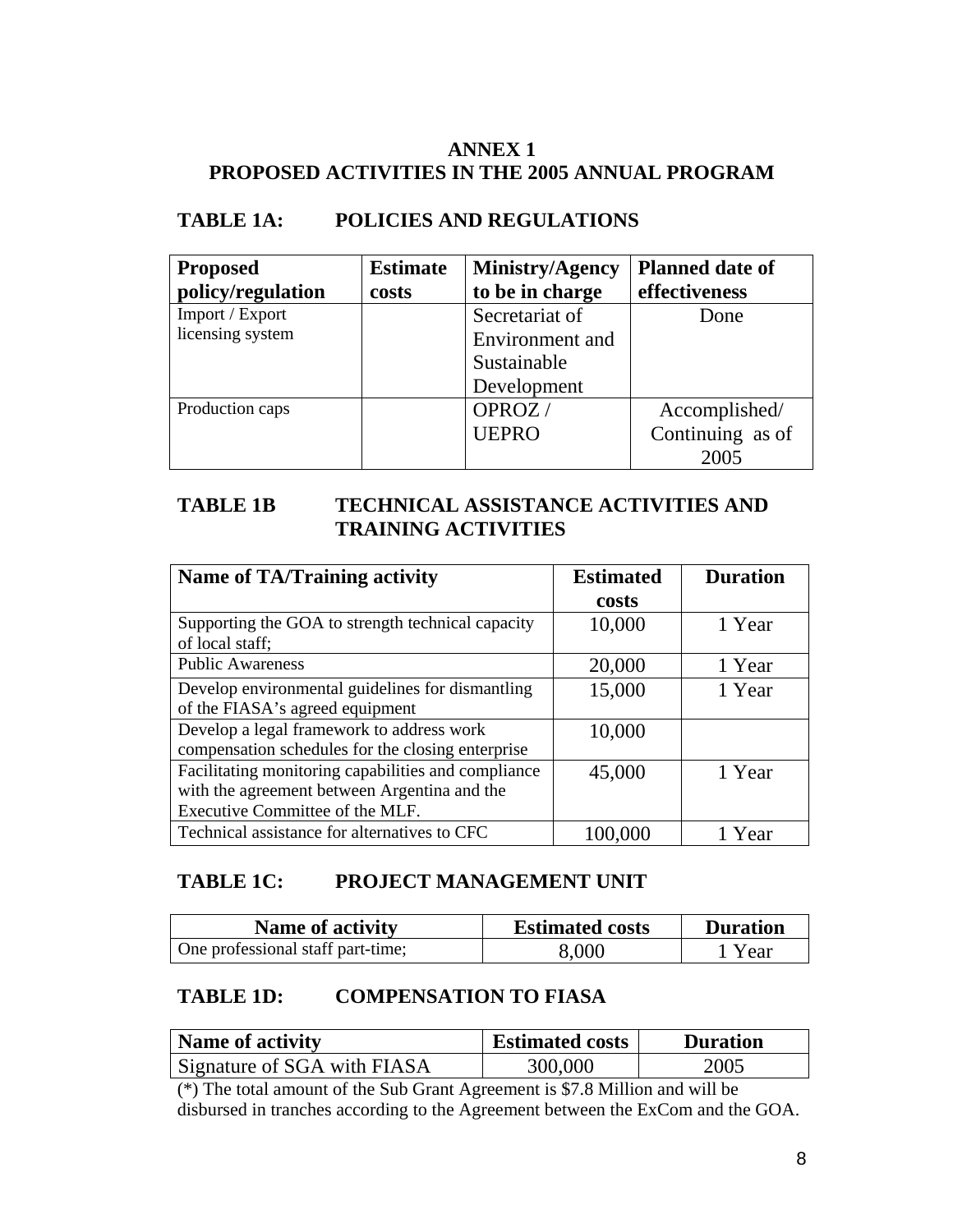## **ANNEX 2**

## **Contact Agency/Organization and person in charge of managing the national import/export licensing system.**

# **Secretariat of Environment and Sustainable Development**

Oficina Programa Ozono (OPROZ) Miguel Angel Craviotto Laura Berón Tel. 54 11 43 48 8425 / 8413 E-mail: mcraviotto@medioambiente.gov.ar

### **Secretariat of Industry and Commerce**

Marcelo Vita UEPRO (Project Implementation Unit) Tel. 54 11 43 49 3728 e-mail: mavita@mecon.gov.ar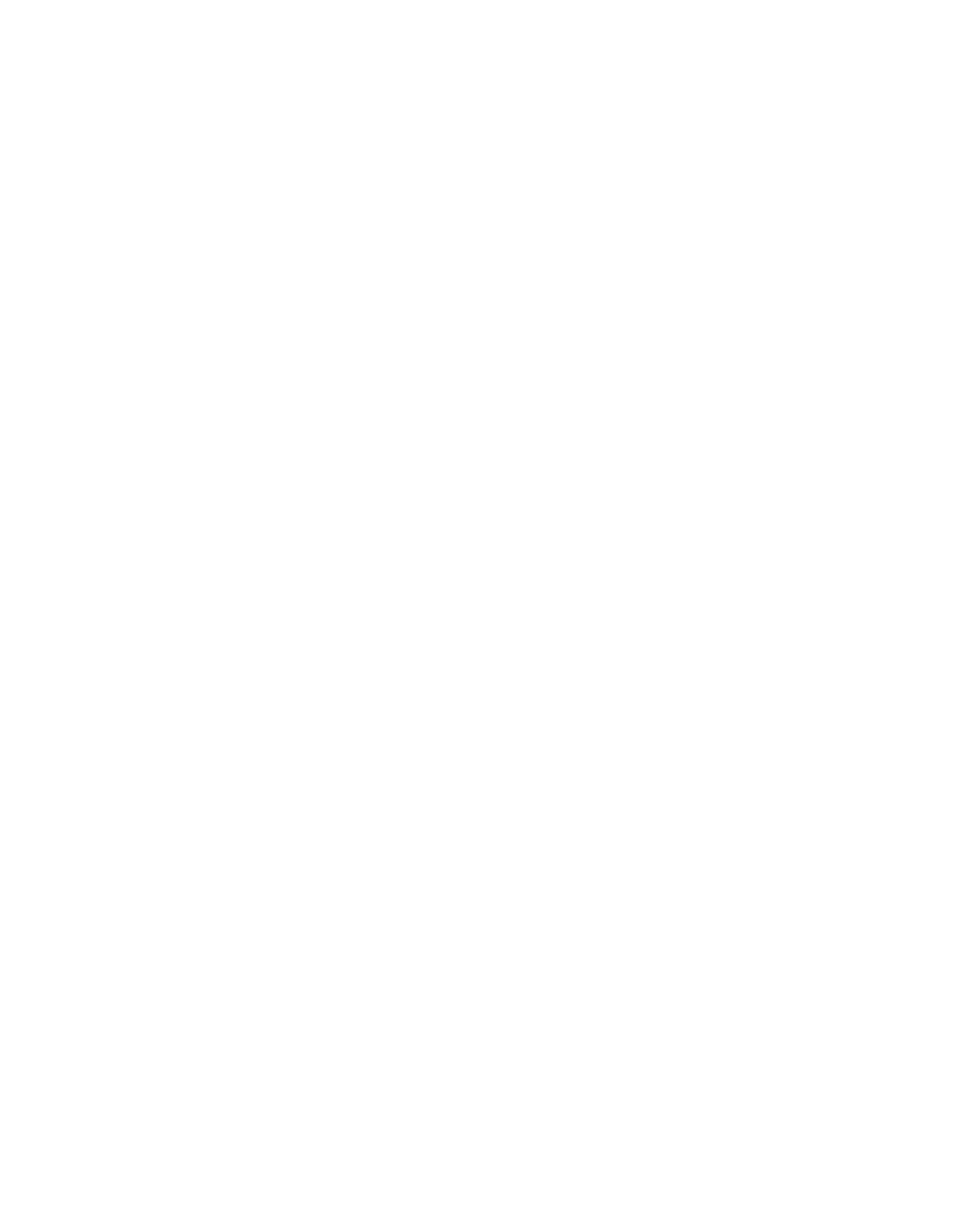# **AUDIT PROCESS FOR THE CLOSURE OF THE CFC PRODUCTION SECTOR IN ARGENTINA (FRIOINDUSTRIAS ARGENTINAS S.A.;FIASA) PLANT IN VILLA MERCEDES, SAN LUÍS, ARGENTINA)**

**Prepared for: WORLD BANK UEPRO** 

**Prepared by:** 

**Jorge Corona (Consultant) Gisela Holgado (Accountant; Shilton, Weyer y Asociados, Argentina.)** 

**Buenos Aires, January 15, 2005**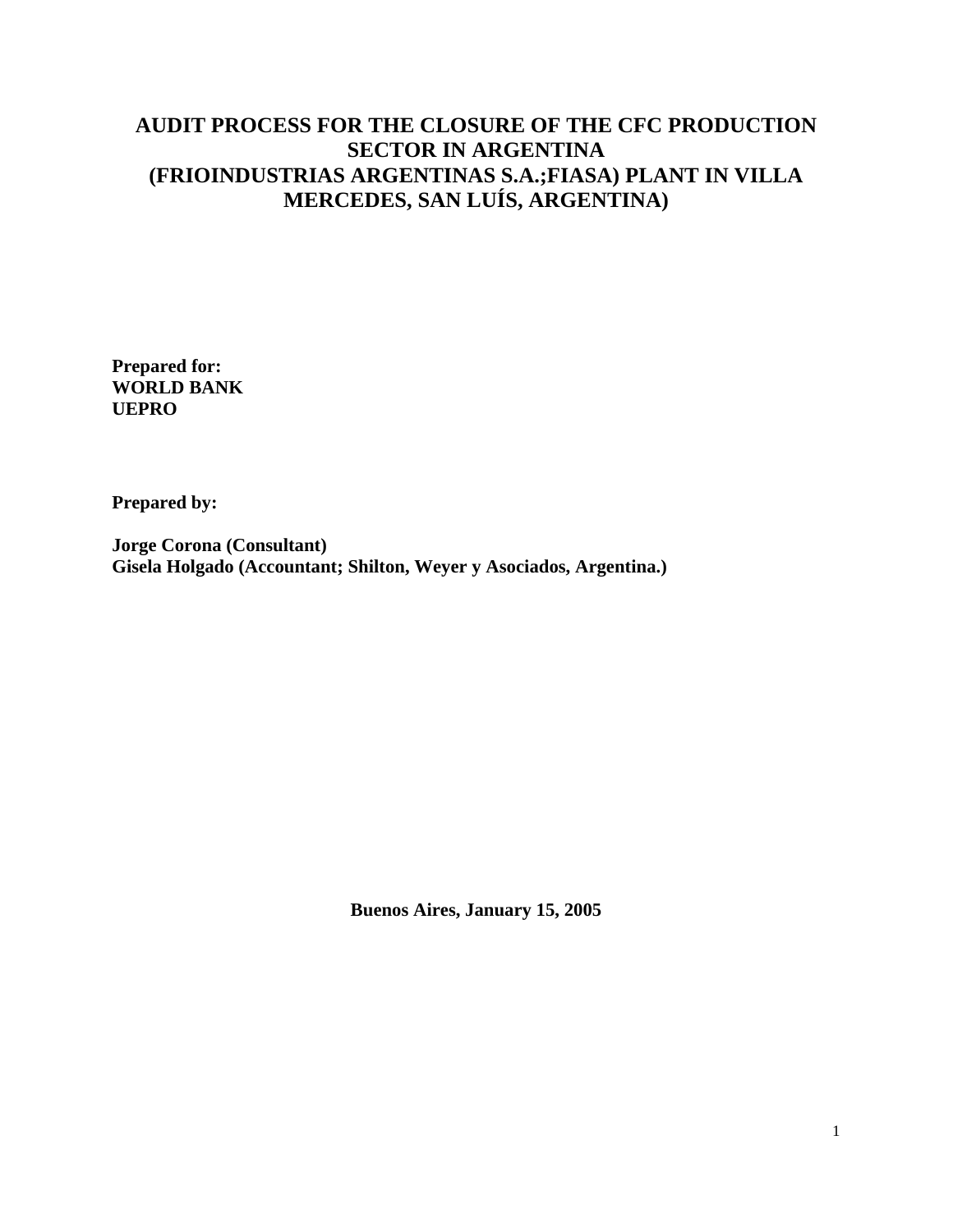# **1 OBJECTIVE**

To conduct an Audit on the Production of CFCs at Frioindustrias Argentinas S.A. FIASA in accordance to the Agreement for the Argentina Production Sector and the Guidelines of the Executive Committee for the Implementation of the Montreal Protocol ExCom, with regards to monitoring CFC Production closure for year 2004, according to the attached "Terms of Reference" and the "Draft Guidelines and Standard Format for Verification of ODS Production Phase-Out." The schedule of maximum allowable production of CFC is as follows:

| Year                                                   | 2002  | 2003  | 2004  | 2005  | 2006  | 2007 | 2008 | 2009 | 2010  |
|--------------------------------------------------------|-------|-------|-------|-------|-------|------|------|------|-------|
| Max,<br>allowable<br>production<br>(Tons<br>οf<br>CFC) | 3,020 | 3,020 | 3,020 | 1,647 | 1,647 | 686  | 686  | 686  | $0^*$ |
| MLF funding<br>\$Mil                                   | 0,5   | 3,5   | 0     | 0,3   | 2     | 0    |      |      |       |
| Agency<br>fees,<br>\$ Mil                              | ,02   | , 11  | 0.09  | 0.12  | .10   | .12  | .12  | .04  |       |

Note: FIASA is the only manufacturer of CFCs in Argentina.

# **2 PERSONS CONTACTED**

### UEPRO

 Guillermo J.Bidone Asesor Tècnico PRESAO Ministerio de Economìa y Producciòn Secretarìa de Industria, Comercio y de la Pequeña y Mediana Industria

## FIASA

 Alfonso Salvador Silva Presidente (President)

 Raùl A. Gobbato Gerente (Manager)

 Oder Acebedo Jefe de Producciòn (Manufacturing Manager)

# **3 SUMMARY**

Previous Audits have been conducted in years 2002 and 2003 by the Auditor Antonio Cristodero. The present Audit is to update the information with 2004 figures and to certify that the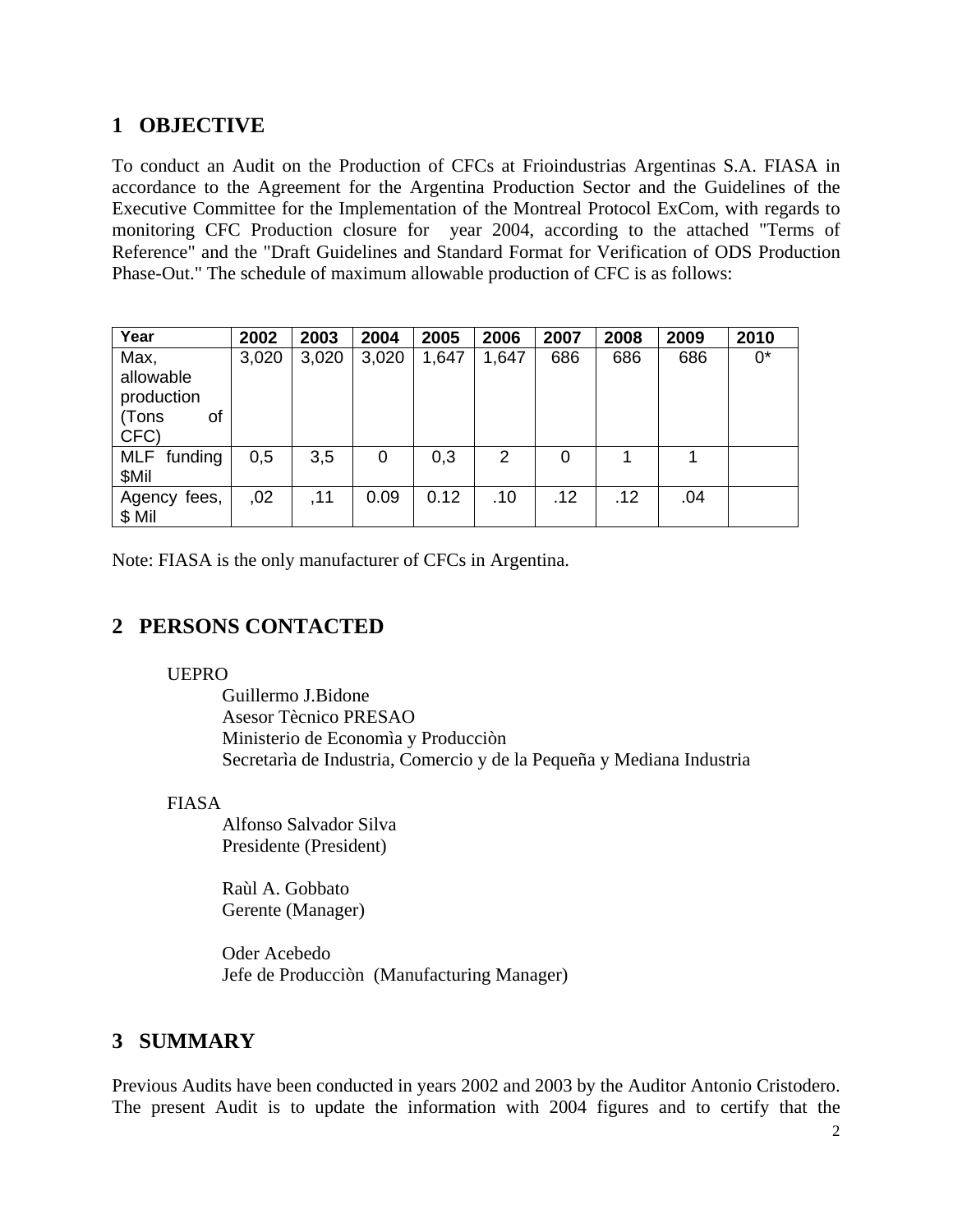production of CFC-11 and CFC-12 by FIASA is in compliance with the Agreement "Strategy for gradual phase-out of CFC - 11 & CFC - 12 production closure" signed by the Government of Argentina and the Montreal Protocol at the  $38<sup>th</sup>$  Meeting of the Executive Committee for the implementation of the Montreal Protocol " considering the CFCs production and feedstock uses (mainly CTC and HF), during 2004.

In order to perform the Audit, a site visit was made to FIASA plant, located in Villa Mercedes, San Luis, Province in Argentina. The Audit was performed by Jorge Corona, technical consultant who is familiar with CFC producing plants in Mèxico (Quimobásicos S.A. de C.V.), and by the Argentinean accounting firm Shilton Weyers & Asociados, represented by Mrs. Gisela Holgado.

The visit to the plant took place from January 12 - 13, 2004.

After carefully studying the information supplied by FIASA, collected and revised by the auditor team, and taking into consideration the present plant conditions and apparent operational status, both by direct observation and by communications with the plant manufacturing manager Oder Acebedo, it was concluded that the 2004 production of CFC -11 was of 112.18 M tones and CFC-12 of 2,903.83. The total CFCs production was of 3,016.01 M tones, which is in compliance with the Argentina Production Sector presented at the 38th Meeting of the Executive Committee for the implementation of the Montreal Protocol, which states that the Maximum Allowable Production of CFCs for FIASA during year 2004 should be 3,020 M tones.

# **4 PLANT INSPECTION**

The plant was inspected following the attached Flow Sheet. It consists mainly of two reactors, where CTC reacts with HF in the presence of antimonium pentachloride as catalyst producing a blend of CFC-11 and CFC-12, a reaction column, HCl recovery section, neutralizing and drying columns, CFC-11 and 12 recycling section with the required compressors and a distillation column, where CFC-11 and CFC-12 are separated. If a higher amount of CFC-12 is required, CFC-11 is recycled for further fluorination. There is no recovery system for excess CTC, HF nor CFC-13, which is produced as an undesirable byproduct, and these substances are vented into the atmosphere.

It is important to mention that during the visit, the plant was not operating because of the lack of CTC (it is supposed to arrive at the end of January), therefore it was not possible to verify on site production of CFCs, or monitoring plant production during a certain period making conciliation of figures with those reported in the accounting books. Besides that, there are no flow meters in the plant for any of the main feedstock, intermediate products and final products. (UEPRO has already agreed to get support from the technical component of this project the installation in FIASA's plant of flow meters so that in the future more reliable information of use of feedstock and finished products can be supplied. The flow meters will be supplied during the next months.

The present way to have an approximate figure for CTC day to day consumption and CFC production is that the storage tanks (only those feeding the reactors), of CTC and that of CFCs recently produced, are mounted on scales.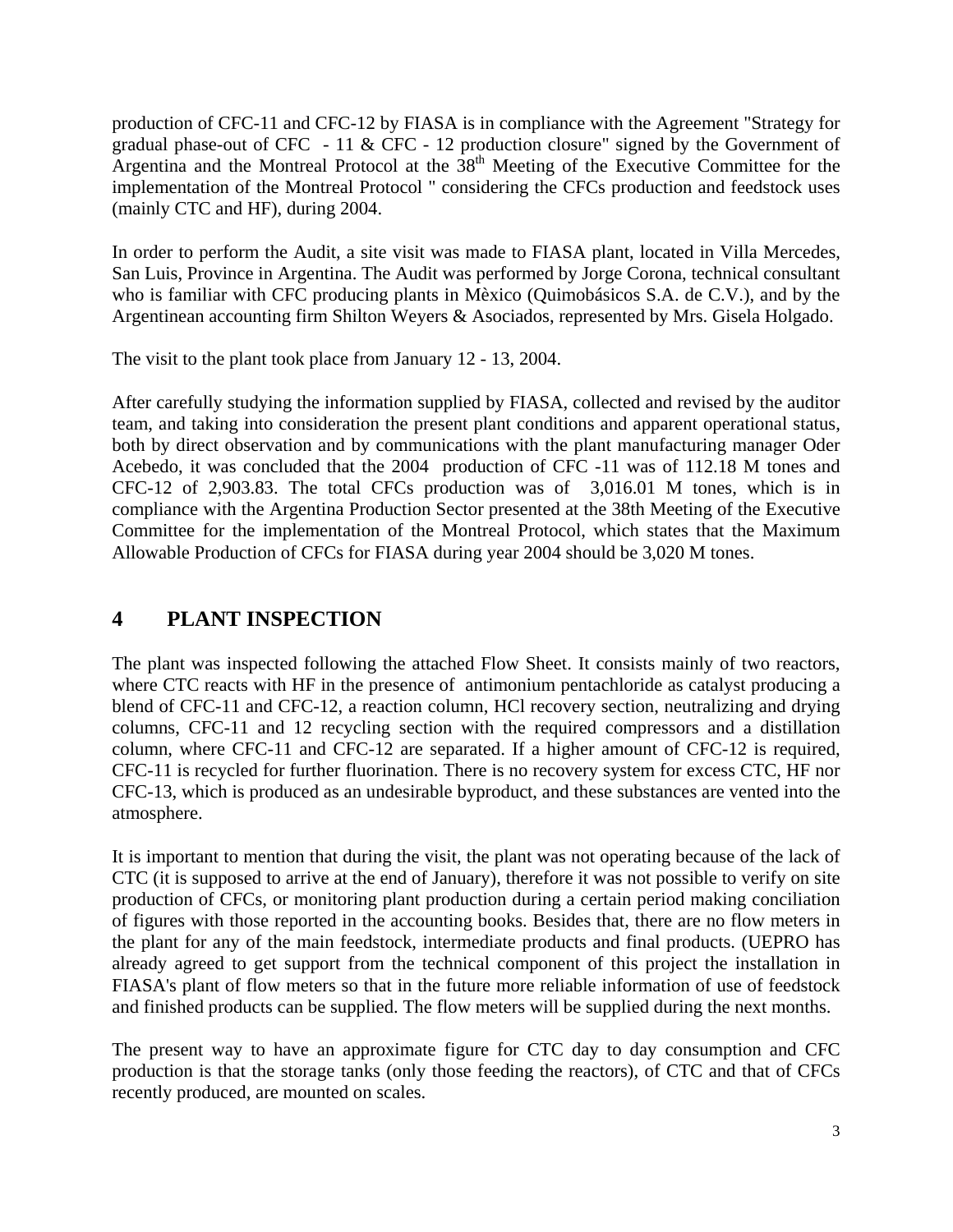Taking into account the lack of precise equipment to monitor the CFC production, the procedure followed was based on the "Draft Guidelines and Standard Format for Verification of ODS Production Phase-Out.". The audit aims at monitoring variables such as temperature and pressure in the different production stages (reactors, distillation columns etc), which can be read in the computer in the control room, and opening or closing the valves by hand. Samples of products taken in several locations are sent to the laboratory to assist process control. During the visit it was not possible to integrate hourly in-plant flow rate data, over time, to get an independent data of production.

However, the consistency found in the accounting audit between daily feedstock consumption rates and final CFCs production amounts in the same period, is an indication that the lack of more precise plant information was not instrumental for getting a sufficiently reliable yearly consumptions and production.

The plant maintenance has suffered detriment during the last years, because of lack of motivation of the owners to invest in a plant that will be closed in 2010, so that most maintenance procedures have been limited to those required to keep the operation as safe as possible and minimizing shut-down times, but in many times at several locations there are CTC and other products leaks, reducing plant efficiency. Other sources of materials losses (vented into the atmosphere), are the frequent shut downs of the plant for maintenance, either planned or caused by emergencies.

Other aspect which has been considered, because in many CFC-11 and 12 plants has been identified as an undesirable by product, is the case of CFC-13. This substance has an ODP of 1, and is controlled by the Montreal Protocol as a substance of Annex B Group I, so that in theory should be recovered and destroyed. This is an expensive procedure, and FIASA is not performing this activity, and undetermined amount could be vented into the atmosphere unintentionally by FIASA . No formal evaluation has been made to determine the amount of this product generated.

Another important issue relevant to the plant operation, is that the original design was made considering CFC-11/CFC-12 production at an optimal ratio of 40/60. In the measure that production departs from this ratio, the plant efficiency is deteriorated. At present, the plant is working at about 5/95 ratio because of market reasons, and the efficiency suffers accordingly. Some of the reasons for the loss of efficiency, are that in the reactors a higher proportion of HF has to be added, and that the excess of CFC-11 produced, has to be recycled for further fluorination.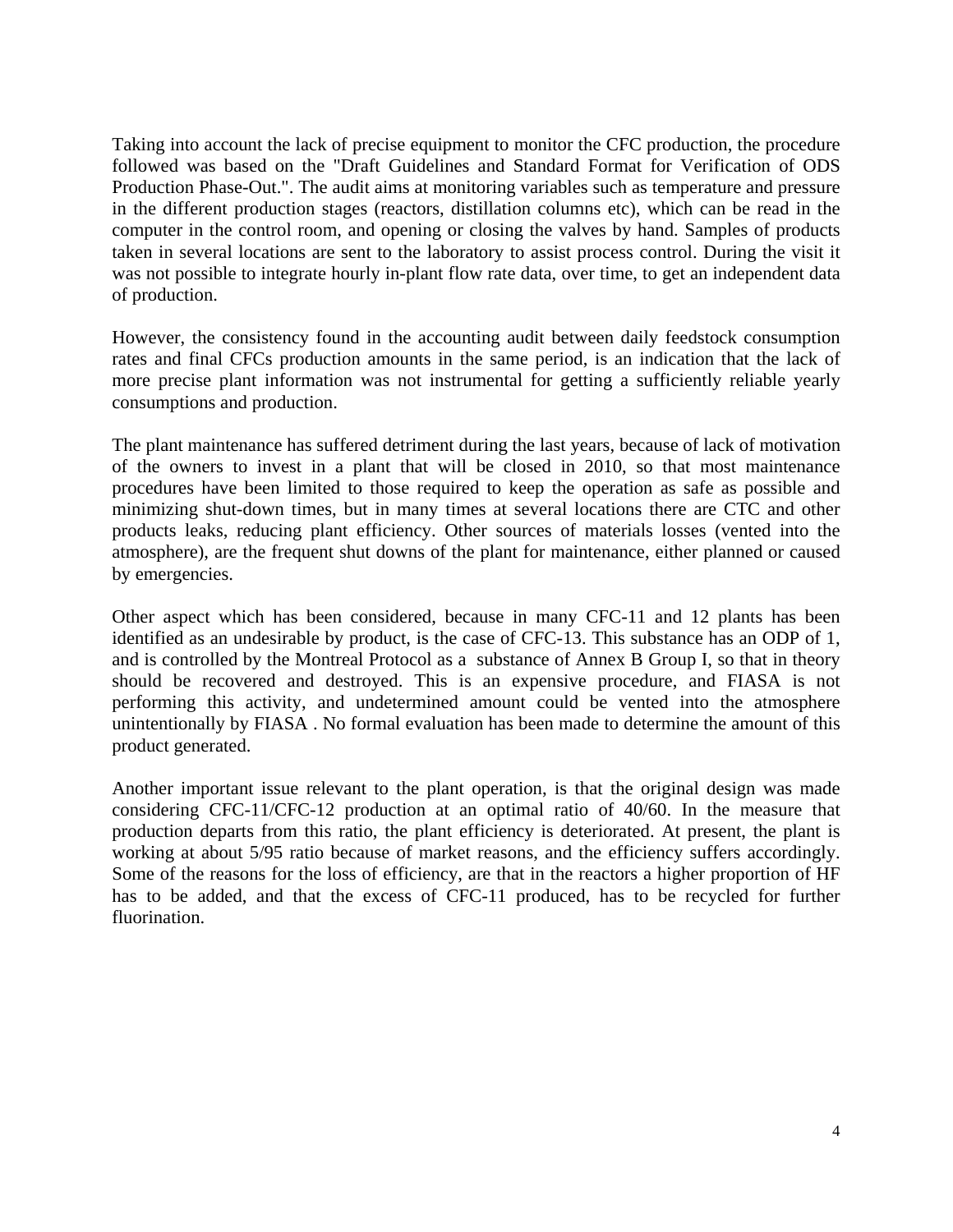# **5 PRODUCTION, CFC-11 AND CFC-12**

|                               | Year 1                | Year 2                | Year 3                |
|-------------------------------|-----------------------|-----------------------|-----------------------|
|                               | 2002                  | 2003                  | 2004                  |
| $CFC-11$<br>$CFC-12$<br>Total | 128<br>2,887<br>3,015 | 133<br>2,885<br>3,018 | 112<br>2,904<br>3,015 |
| Feedstock<br>HF<br><b>CTC</b> | 1,094<br>4,148        | 1,311<br>4,531        | 1,219<br>4,182        |
| Ratio<br>HF/CFC<br>CTC/CFC    | 0,36<br>1,37          | 0,43<br>1,50          | 0,40<br>1,38          |

# **6 SALES**

|          | Domestic                                                                    | $Export *$ | Total |
|----------|-----------------------------------------------------------------------------|------------|-------|
| $CFC-11$ | 291                                                                         | 46         | 337   |
| $CFC-12$ | 1.546                                                                       | 1,332      | 2,879 |
|          | $\star$ Property results and the full probability $\sim$ 10.11 and 1 $\sim$ |            |       |

\* Exports were mainly to Brazil, Paraguay, Chile and Egypt.

# 7 **OTHER** RAW MATERIALS EXPORTS, IMPORTS, SALES

These figures can be seen in Annex 1 and in the Accountant´s report.

Comparation of the Company

Jorge Corona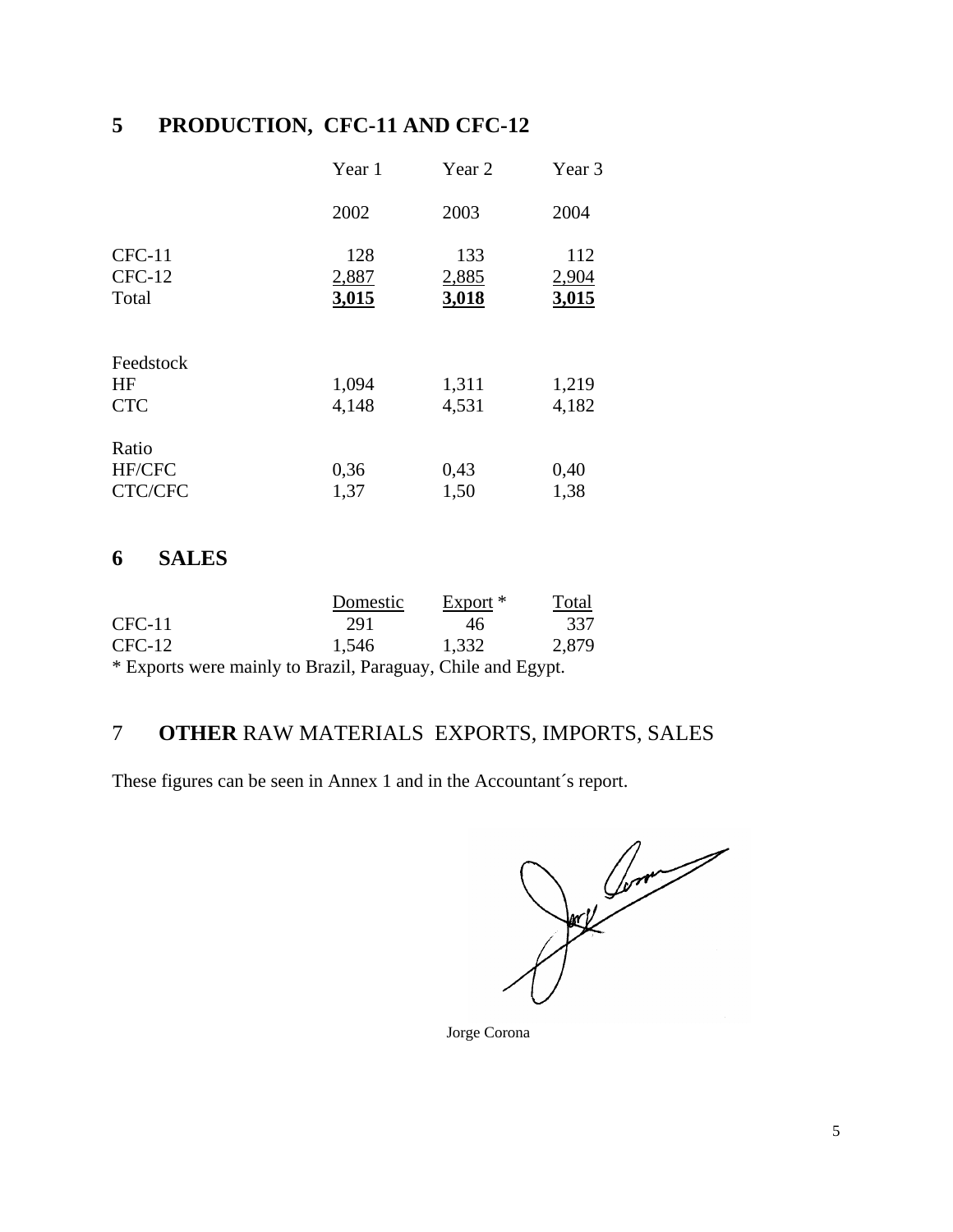### **ACCOUNTING REVIEW**

### **UNITED NATIONS ENVIRONMENT PROGRAMME**

### **I .OBJECTIVE AND SCOPE**

The objective of this report is to detail the task performed pursuant to United Nations Environment Programme, exclusively related to accounting aspects, for verification of the "ODS production" phase-out of the company FRIO INDUSTRIAS ARGENTINA S.A. The term under analysis is from January 1, 2004 to December 31, 2004.

The scope of the accounting review included compliance with sections  $11(i)$ ,  $11(ii)$ ,  $11(iii)$  and 12 (i), 12 (iii), 12 (iv), 12 (v), 12 (vi) contained in the "Draft Guidelines and Standard Format for Verification of ODS Production Phase-Out" dated October 24, 2000:

The two-day fieldwork was carried out in FRIO INDUSTRIAS ARGENTINA S.A. industrial plant, located in Villa Mercedes – Province of San Luis- on January 11 and 12, 2005. On such days the plant was closed due to vacation.

The accounting review approach was oriented to verifying the information provided by the Company, with supporting documentation and accounting records. For that purpose, prior to our visit, we prepared and sent to the Company a detailed report of all the accounting information deemed necessary to meet the objectives we have set.

Appendix I prepared by the Company, which contains the information subject to this accounting review, is attached and signed by us for its identification.

#### SCOPE RESTRICTIONS

When carrying out the task, we found that it was not possible to implement certain accounting auditing procedures deemed necessary to validate the analysed information, such as:

- It was not possible to obtain the appraised listings of inventories at starting and closing of raw material and manufactured products under analysis, since according to the Company, such information is only prepared on November 30 every year to prepare the financial statements. As a consequence, we were unable to check the balances of the inventory mentioned against the accounting records.
- The selected sales invoices were verified against the books (not stamped Sales VAT) only by viewing the invoice date and number. We were not allowed to verify the invoiced amounts since the prices and customer's names are deemed confidential by the Company.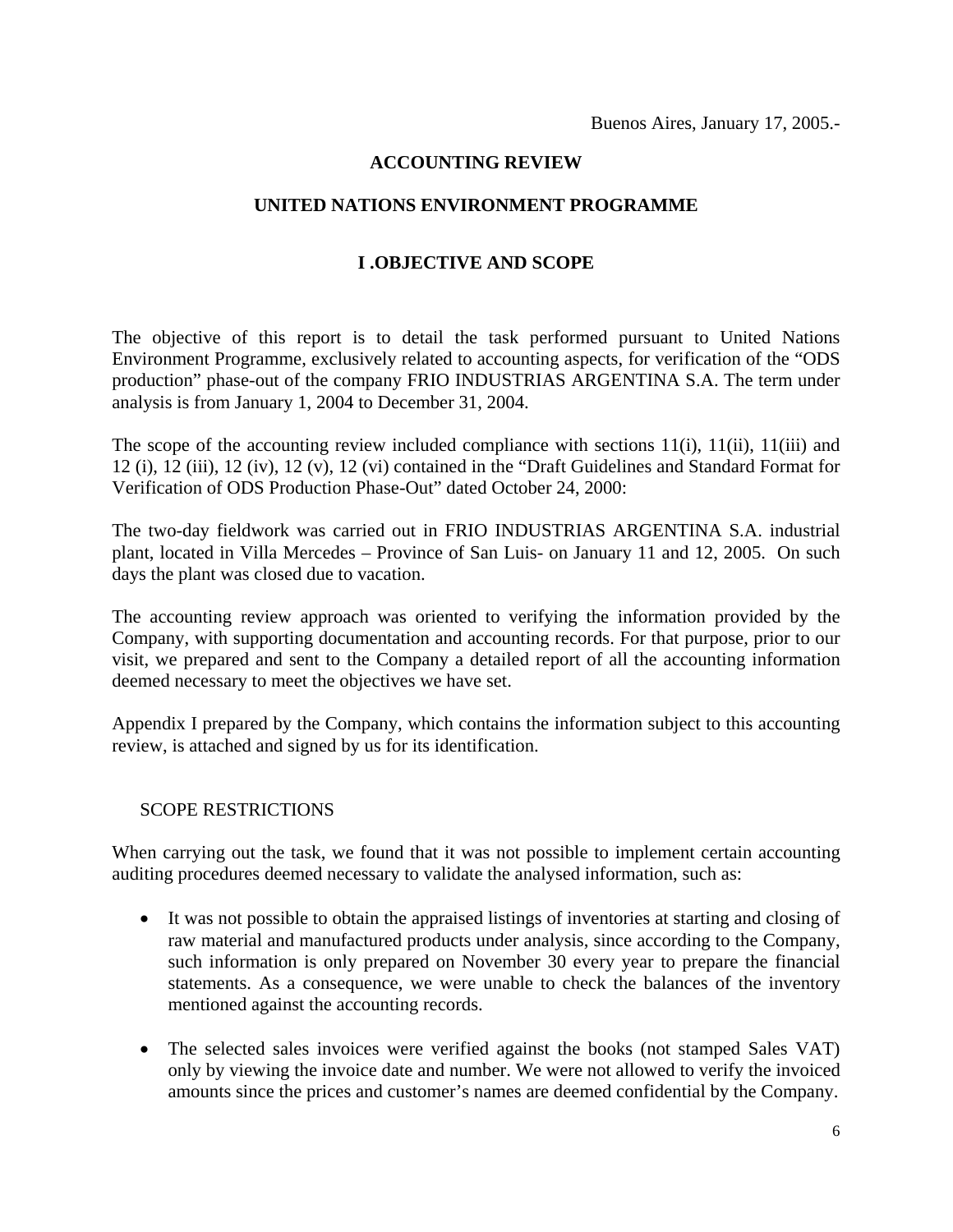- We were not able to verify the information against stamped accounting records (Journal) since it was not available for checking.
- The production daily reports do not correspond to prenumbered or signed forms.
- Owing to the limited time we had to carry out this review and considering the volume of information to be checked, we were unable to analyse 100% of the operations under analysis. Therefore, we carried out the task by selecting samples -the results of which are reported in the following section.

## **III. DEVELOPMENT**

# **These are the task we performed in each point subject to our review:**

**Confirm production quantities and raw material consumption from production log.** 

The "monthly production summaries" made by the Company were viewed. Such summaries include "ODS products" production and related raw material consumption.

We selected the months of June, July, November and December 2004 as the sample of the information to be reported; these months record the highest level of production. We verified day by day the daily production and raw material consumption amounts reported in the "monthly production summaries" against the daily production reports prepared by the Company.

No worth mentioning remarks arose from such task, except that the production reports do not correspond to the prenumbered or signed forms. The outcome of our task may be summarized as follows:

|                                               | <b>CFC-11</b> | <b>CFC-12</b> | <b>Total</b> |
|-----------------------------------------------|---------------|---------------|--------------|
| Total production in 2004 (in TN)              | 112           | 2904          | 3016         |
| reported by the Company in Appendix I,        |               |               |              |
| section C                                     |               |               |              |
| Production verified against daily reports (in |               |               |              |
| TN                                            | 59            | 1580          | 1639         |
| Percentage verified out of the total quantity | 53%           | 52%           | 54%          |

|                                                | HR   | <b>CTC</b> | <b>Total</b> |
|------------------------------------------------|------|------------|--------------|
| Total consumption in 2004 (in TN)              | 1220 | 4183       | 5403         |
| reported by the Company in Appendix I,         |      |            |              |
| section C                                      |      |            |              |
| Consumption verified against daily reports (in | 620  | 2135       | 2755         |
| TN)                                            |      |            |              |
| Percentage verified out of the total quantity  | 51%  | 51%        | 51%          |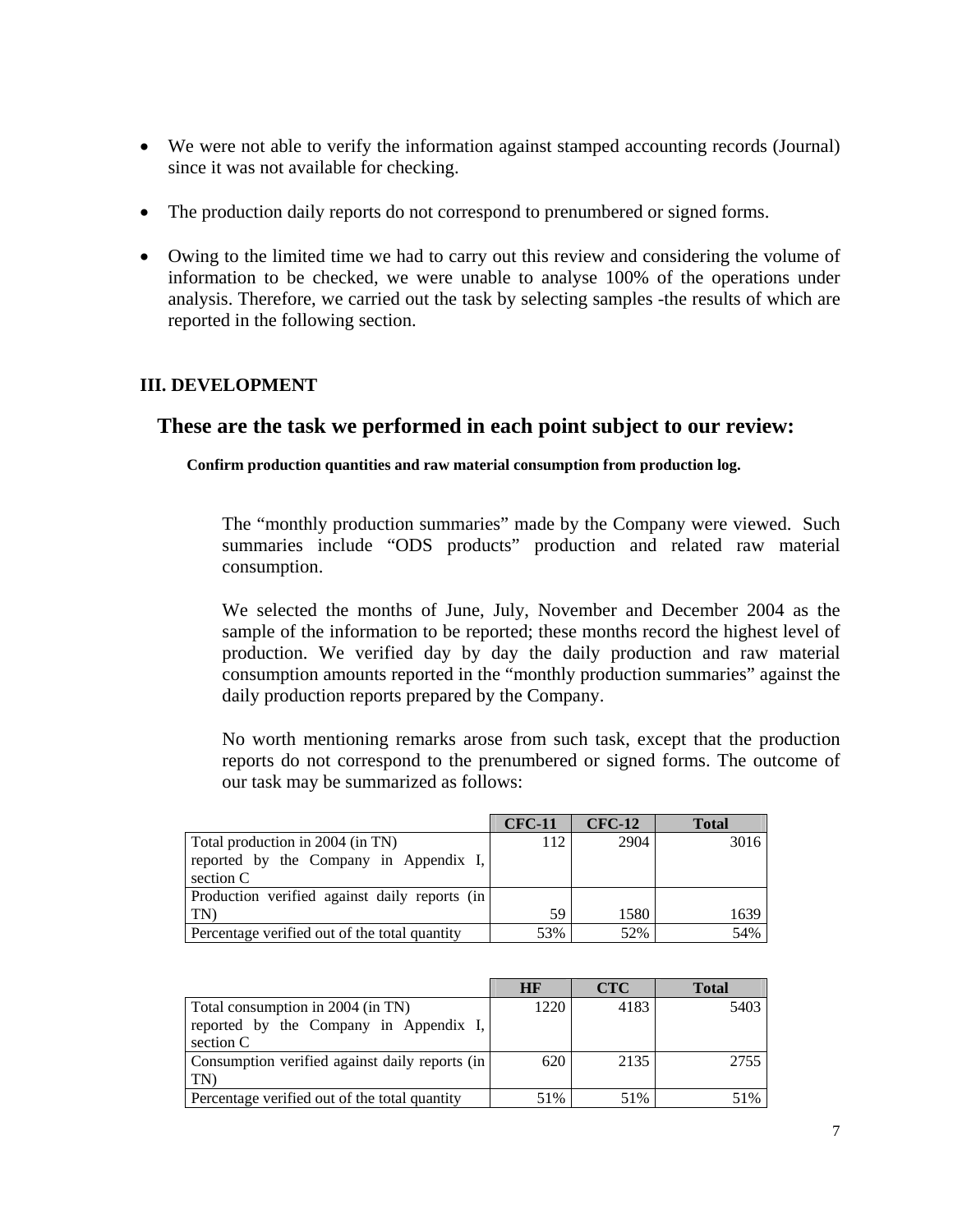### **Verify sales and acquisition of monitored ODS products against financial records.**

A detailed report of "ODS products" sales made by the Company was viewed.

We selected the months of June, July, November and December 2004 as the sample of the information to be reported. We selected a sample of operations randomly and the sold units were verified against the sales invoices. Besides, the invoice date and number was viewed in the Sales VAT book (not stamped).

No worth mentioning remarks arose from such task, except that the amounts of the selected invoices could not be verified against the books. The outcome of our task may be summarized as follows:

|                                                   | 'I'N  |
|---------------------------------------------------|-------|
| CFC-11 Sales year 2004 reported by the Company in | 337   |
| Appendix I, section DIC                           |       |
| CFC-12 Sales year 2004 reported by the Company in | 2.879 |
| Appendix I, section DIC                           |       |
| Total                                             | 3.216 |
| Sales verified against documentation              | 1.248 |
| Percentage verified out of the total quantity     | 39%   |

### **Verify stock at the beginning and the end of year against financial records.**

It was not possible to obtain the appraised listings of inventories at starting and closing of raw material and manufactured products under analysis, since according to the Company, such information is only prepared on November 30 every year to prepare the financial statements. As a consequence, we were unable to verify the balances of the inventory mentioned against the accounting records.

However, we verified the stock at the beginning of the year against those on December 31, 2003 reported in FIASA's audit report submitted the previous year. The details of such information are:

|                                           |      | $CFC-11$ $CFC-12$ | <b>Total</b> |
|-------------------------------------------|------|-------------------|--------------|
| Stock at the beginning of the period (in) | 655  | 1395              | 2050         |
| TN) reported by the Company in            |      |                   |              |
| Appendix I, section DIC                   |      |                   |              |
| Stock verified against auditing report    |      |                   |              |
| $31/12/03$ (in TN)                        | 655  | 1395              | 2050         |
| Percentage verified out of the total      | 100% | 100%              | 100%         |
| quantity                                  |      |                   |              |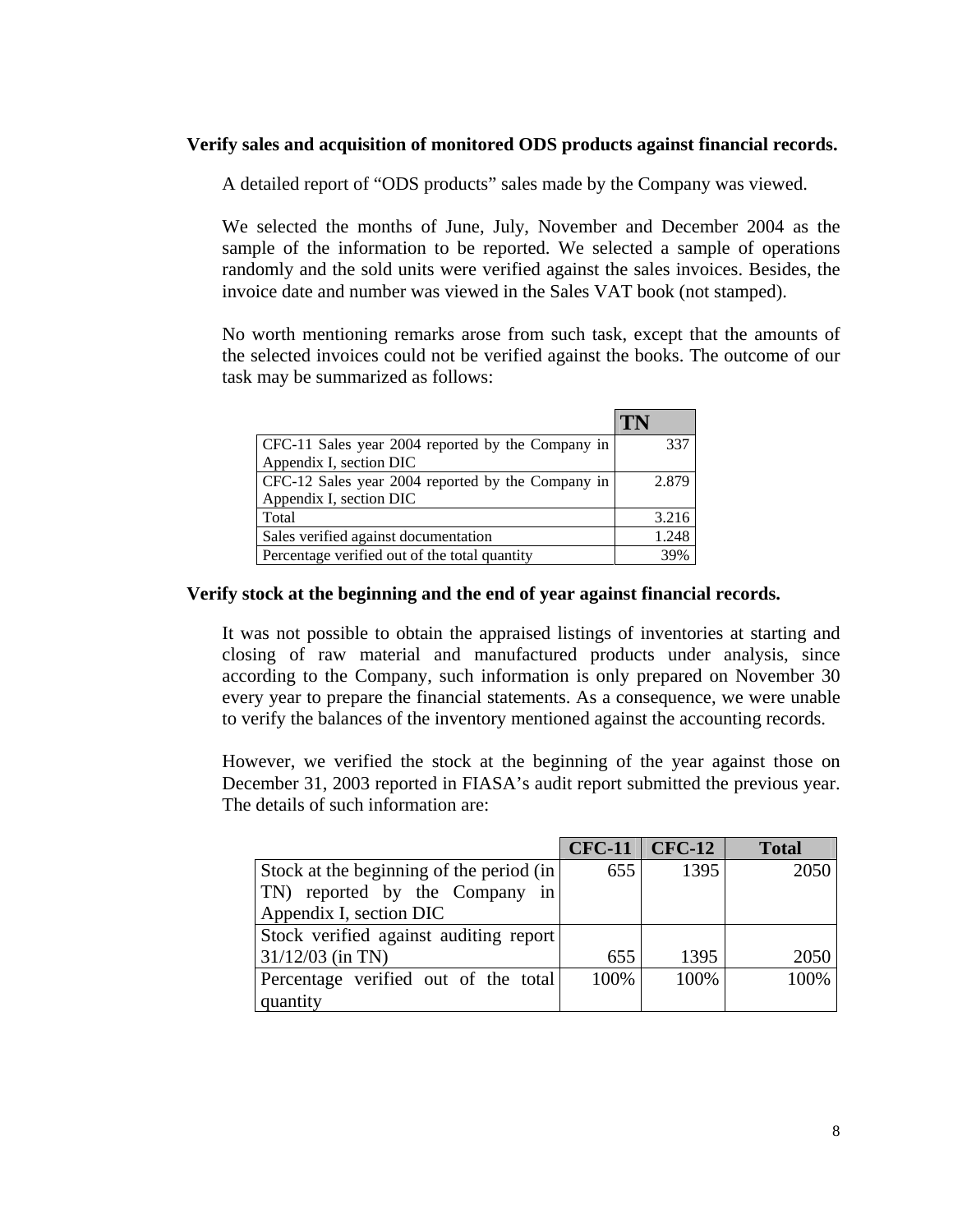|                                                        | <b>HF</b> | <b>CTC</b> | <b>Total</b> |
|--------------------------------------------------------|-----------|------------|--------------|
| Stock at the beginning of the $(11,6+450,4)$ (34+2124) |           |            | 2620         |
| period (in TN) reported by the                         |           |            |              |
| Company in Appendix I, section                         |           |            |              |
| <b>DIC</b>                                             |           |            |              |
| Stock verified against auditing                        | 462       | 2158       | 2620         |
| report $31/12/03$ (in TN)                              |           |            |              |
| Percentage verified out of the total                   | 100%      | 100%       | 100%         |
| quantity                                               |           |            |              |

### **Review the accuracy of the record information system.**

With the purpose of carrying out the current review, we requested the Company to make the Purchases VAT, Sales VAT and Journal books available to us.

The Purchases and Sales VAT were prenumbered but not stamped at the Public Registry of Commerce. The information in those books could be verified although we want to emphasise that it was not possible to view the invoices amounts in the Sales VAT book.

Moreover, we were not able to view the Journal stamped at the Public Registry of Commerce, which constitutes an important accounting document when carrying out the accounting control, since the Purchases and Sales VAT books are not stamped.

### **Audit daily production records for monitored ODS production and "key" feedstock consumption data.**

We refer back to the content of section III. 1) above.

### **Confirm production of monitored ODS on a monthly and yearly basis.**

We refer back to the content of section III. 1) above.

### **Confirm that cumulative inventory change of monitored ODS corresponds to annual production and sales data.**

To be able to verify the evolution of the "ODS production" inventory, we verified the changes in it, as follows:

- Initial Inventory (we refer to the content of III. 3) above.
- Production (we refer to the content of III. 1) above.
- Sales (we refer to the content of III. 2) above.

The consumption of R11 to produce R12 was verified against the production reports.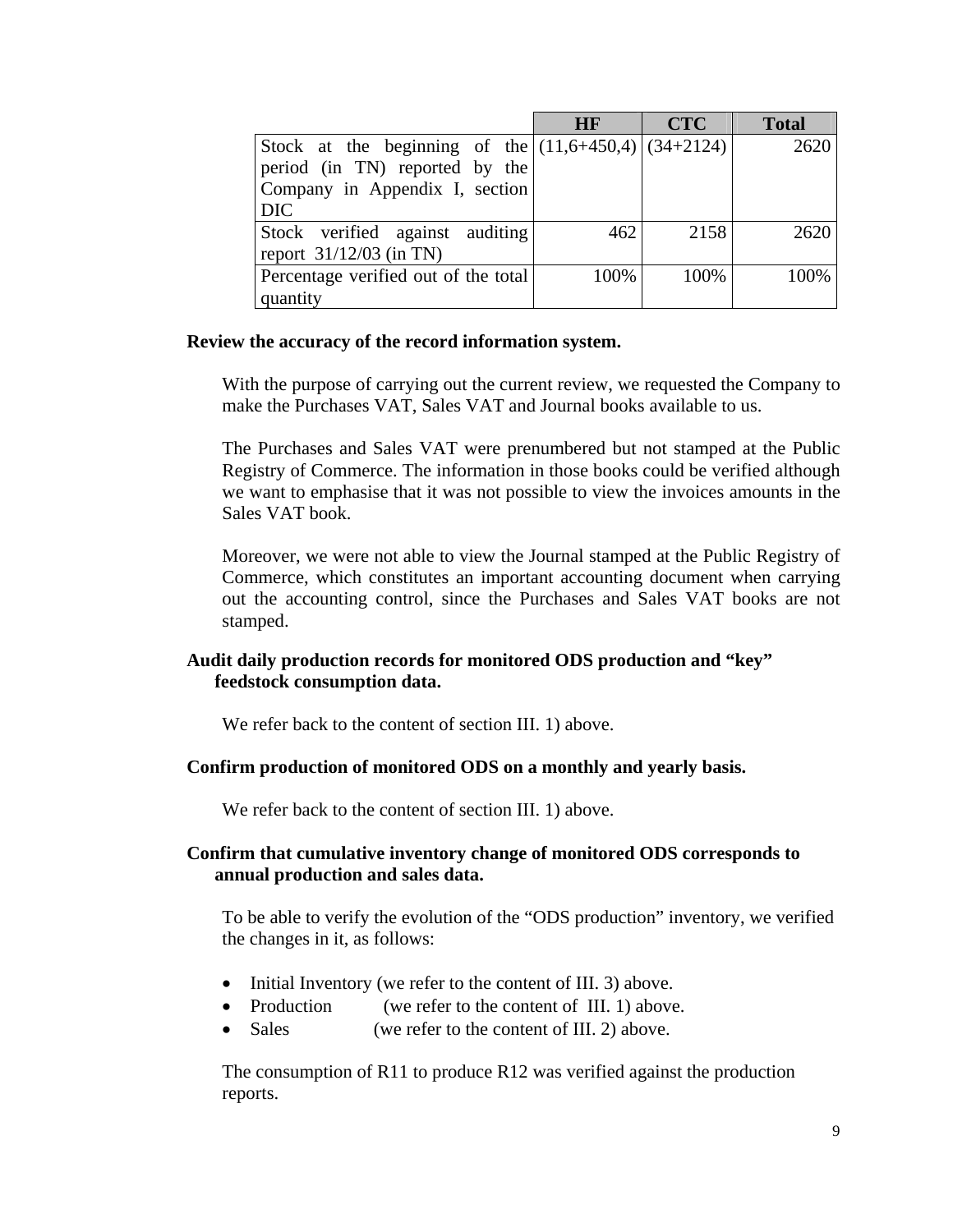We were not able to verify the reductions against any supporting accounting record or documentation nor the final stock, as mentioned in section III. 3) above.

### **Confirm that cumulative inventory change of "key" raw material is consistent with production, both overall and per campaign.**

To be able to verify the evolution of the inventory of the main raw material for the manufacturing of "ODS products", we verified the changes in it, as follows

- Initial inventory (we refer to the content of III. 3) above.
- Consumption (we refer to the content of III. 1) above

#### **Purchases**

The increase in units resulting from the purchases of the term was analysed by viewing the samples of selected invoices and by their verification in the Purchases VAT book (not stamped) of the year 2004. No worth mentioning remarks arose from the mentioned task. The outcome of our work may be summarized as follows:

Raw material purchases reported by the Company 5.738 (This information is included in Appendix I, section DIC, in the column "Procured or added to stock or sales")

| <b>Verified Purchases</b>                     | 3.013 |
|-----------------------------------------------|-------|
| Percentage verified out of the total quantity | 52 %  |

#### **Sales**

The reduction due to raw material sales, mainly of CTC, produced in March, May, June, July and September 2004, was analysed by selecting a sample of operations at random. We verified the units sold against the sales invoices. Besides, the invoices date and number were viewed in the sales VAT book (not stamped).

No worth mentioning remarks arose from such task, except that the amounts of the selected invoices could not be verified against the books. The outcome of our task may be summarized as follows

| Raw material sales reported by the Company                  | (2.092) |  |
|-------------------------------------------------------------|---------|--|
| (This information is included in Appendix I, section D. II, |         |  |
| in the column "Procured or added to stock or sales)         |         |  |
|                                                             |         |  |
| Verified sales                                              | 629     |  |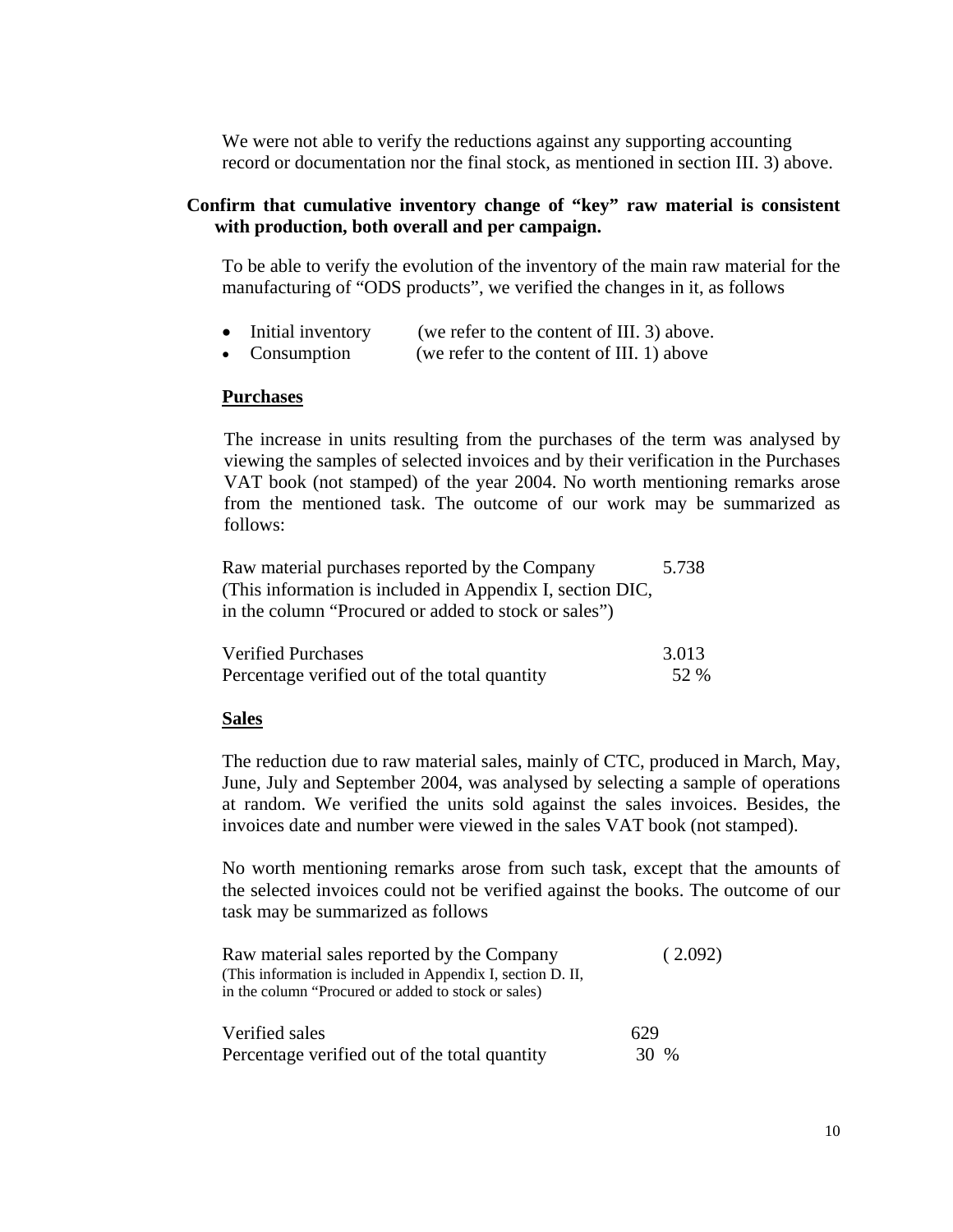### **Other items**

According to the Company, there was a reduction in stock due to consumption of raw material (HF and CTC) for the manufacturing of other products not subject to analysis in this report. Such information could not be verified against any supporting accounting record or documentation.

As to reductions, it was not possible to verify them against any supporting accounting record or documentation, nor could we verify the final stock, as mentioned in section III. 3) above.

 $\angle$ Partner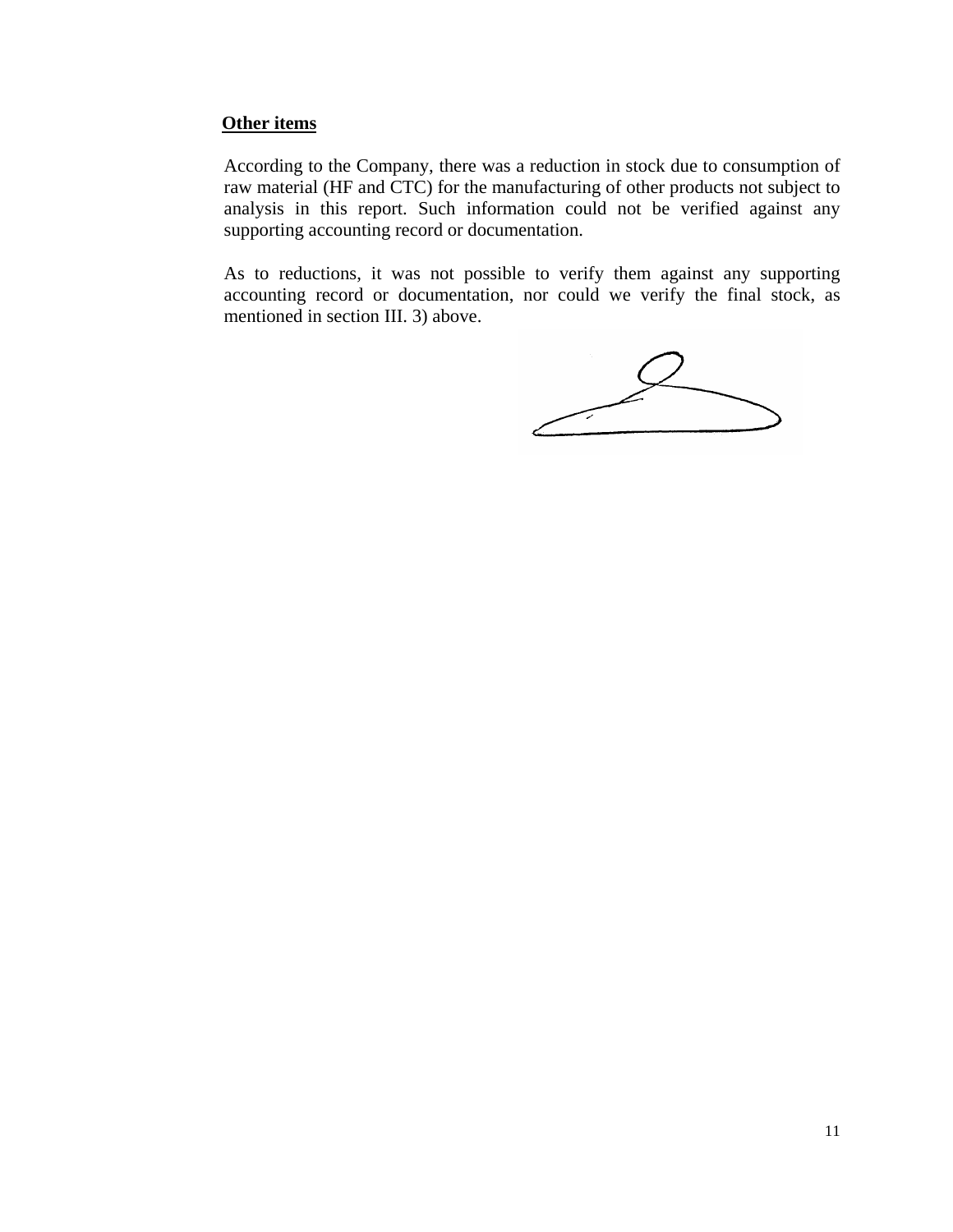### **Annex 2**

# **Questionnaire for ODS Production Phase Out Verification (Including Gradual Closure)**

#### **A. Plant identification**

| Name of Enterprise                               | ÷                    | FRIO INDUSTRIAS ARGENTINAS SA                                                |
|--------------------------------------------------|----------------------|------------------------------------------------------------------------------|
| Plant Ref. Number*                               | ÷                    | $\overline{1}$                                                               |
| Sector Plan #*                                   |                      |                                                                              |
| $SRI #*$                                         | $\ddot{\cdot}$       |                                                                              |
| Address of the Plant                             | ÷                    | Ruta 7 Km 703 y Ruta Provincial 2 – Villa Mercedes – San Luis –<br>Argentina |
| Contact person(s) and<br><b>Functional Title</b> | ÷                    | Cr. Raúl Gobbato – Gerente                                                   |
| Telephone Number                                 | $\ddot{\phantom{0}}$ | $03571 - 424111$<br>0351-156145137                                           |
| <b>Fax Number</b>                                | $\ddot{\phantom{0}}$ | $03571 - 422351$                                                             |
| E-mail Address                                   | ٠                    | rgobbato@sinectis.com.ar                                                     |

### **B. Verification**

| <b>Team Composition</b> |                |                              |
|-------------------------|----------------|------------------------------|
| Leader                  | $\ddot{\cdot}$ |                              |
| Name                    |                | Ing. Jorge Corona De la Vega |
| <b>Functional Title</b> |                | Consultor Técnico            |
| Member(s)               | $\ddot{\cdot}$ |                              |
| Name                    |                | Shilton, Weyers & Asoc.      |
| <b>Functional Title</b> |                | <b>Auditores Contables</b>   |
| Date of Plant Visit     |                | 11 y 12/01/05                |
| Duration of Visit       |                | 2 días                       |

\*As applicable, e.g. SRI# for China's CFC plants.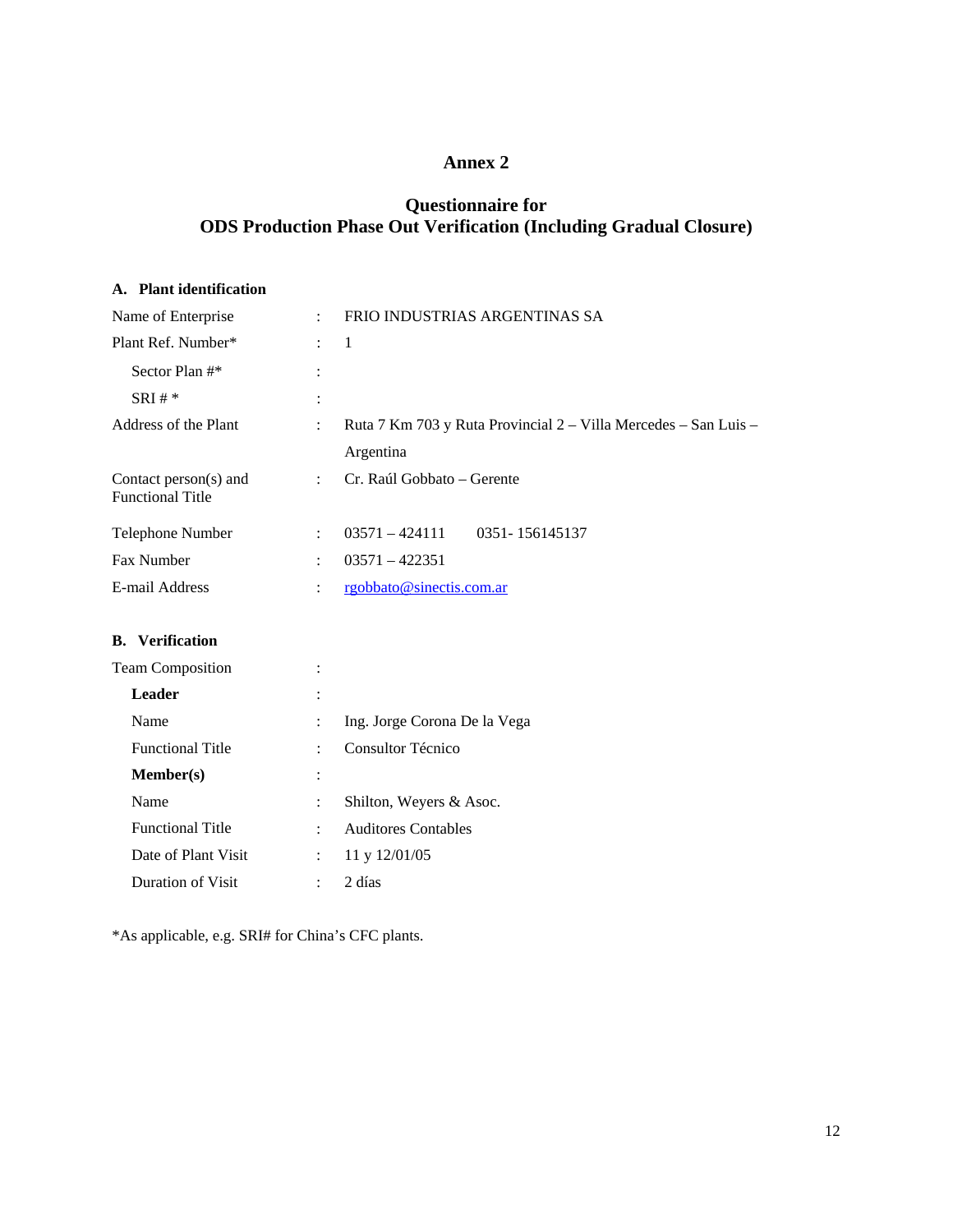# C. Plant History

| Date of construction:  |                 |                                |                        |        |             |
|------------------------|-----------------|--------------------------------|------------------------|--------|-------------|
| <b>ODS</b> Products    | No. of<br>Lines | Capacity in<br><b>Baseline</b> | <b>TM Production**</b> |        |             |
|                        |                 | Year*TM                        | <b>Baseline</b>        | Year 1 | Year 3 2004 |
|                        |                 | Projection                     | Year*                  |        |             |
| $CFC-11$               | 1               | 3636                           |                        |        | 112         |
| $CFC-12$               | 1               | 5022                           |                        |        | 2904        |
| $CFC-13$               |                 |                                |                        |        |             |
| $CFC-113$              |                 |                                |                        |        |             |
| CFC-114/115            |                 |                                |                        |        |             |
| <b>Raw Materials</b>   |                 |                                |                        |        |             |
| Production***          |                 |                                |                        |        |             |
| <b>HF</b> Consumption  |                 |                                |                        |        | 1220        |
| <b>CTC</b> Consumption |                 |                                |                        |        | 4183        |

\*The year from which data is used for approving the ODS production phase out project.

\*\*Till the year prior to the verification.

\*\*\*This applies to plants where production of either HF or CTC or both is integrated.

## D. Plant Activity in the Year Verified

|                                                                                  | I. |                      | <b>Plant for Complete Closure</b> |
|----------------------------------------------------------------------------------|----|----------------------|-----------------------------------|
| No. of CFC-11/12 lines closed                                                    |    |                      |                                   |
| Date of CFC production ceased                                                    |    |                      |                                   |
| Date of dismantling completed                                                    |    |                      |                                   |
| Verification of destruction of key<br>components by                              |    |                      | [Name of certifying body]         |
| Reactor tank(s) dismantled and<br>destroyed                                      |    |                      | Yes/No                            |
| Control and monitoring equipment<br>dismantled and destroyed                     |    | ٠                    | Yes/No                            |
| Pipes dismantled and destroyed                                                   |    | $\ddot{\phantom{0}}$ | Yes/No                            |
| Utilities dismantled and destroyed<br>Evidence of destruction (photos or         |    | ٠                    | Yes/No                            |
| videos)                                                                          |    |                      |                                   |
| Chance of resuming production                                                    |    | $\ddot{\phantom{a}}$ | Yes/No                            |
| Assessment by the verification team to<br>be included in the verification report |    |                      |                                   |